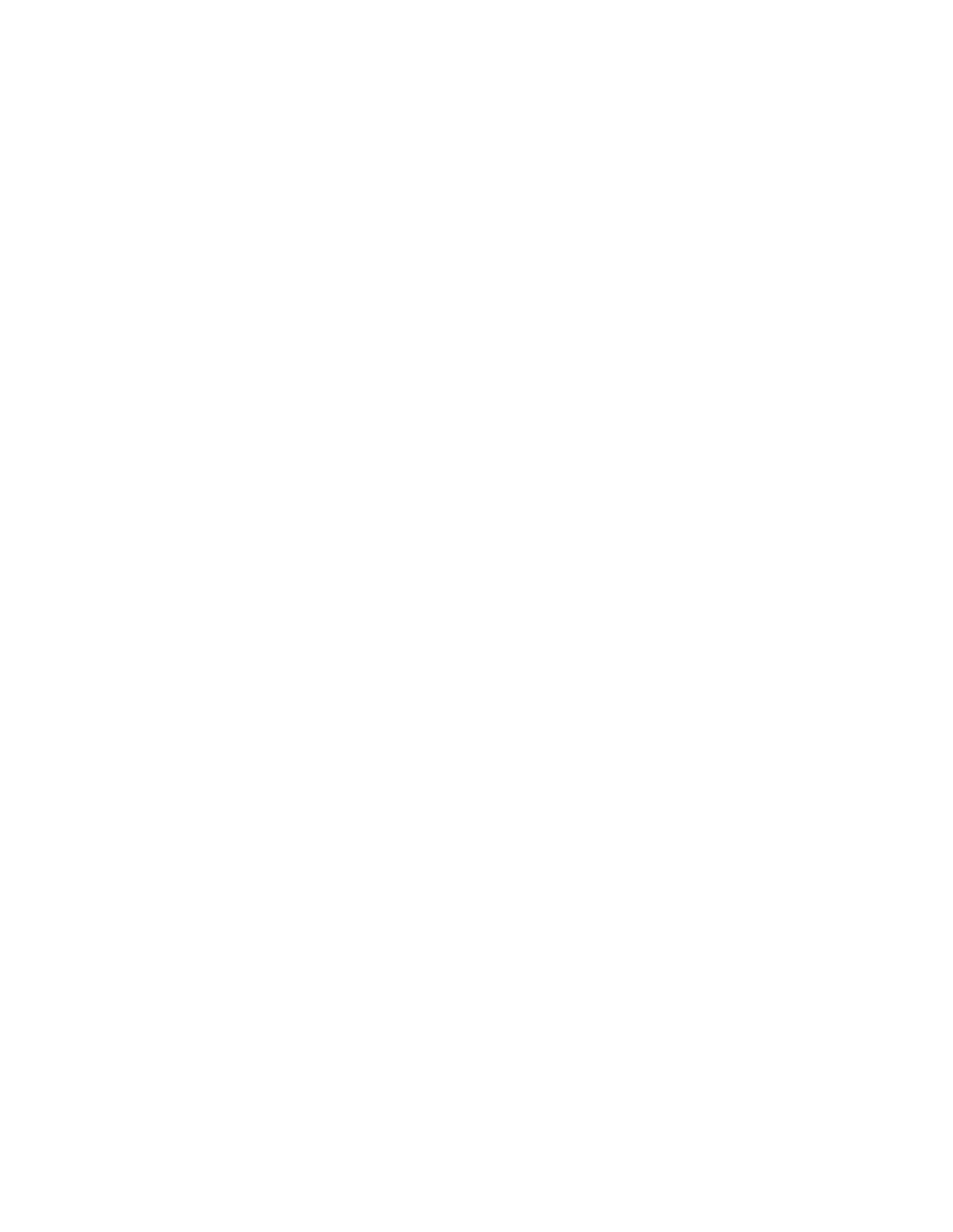# 1 Introduction

Experimental economists have been studying markets for almost fifty years (Smith, 1962, 1965). There is now a large literature on the properties of experimental markets. One of the most robust findings is that, even with relatively small numbers of traders, trade asymptotically approximates the e cient, perfectly competitive equilibrium. Most of the experimental literature assumes that markets take the form of centralized auctions, in which every trader can communicate directly with every other trader. It is true that the competitive auction market serves as the standard paradigm in economics. And there are examples of exchanges, such as the NYSE, that come close to this theoretical ideal. However, there are many other markets where intermediation and decentralized trade are the norm. Economists sometimes assume that decentralized markets behave "as if" they were centralized auction markets and, in theoretical models, it can be shown that decentralized trade does indeed lead to the perfectly competitive outcome under certain conditions. But empirical evidence on this subject is scarce.

In this paper, we exploit the methods of experimental economics to explore the properties of a simple model of decentralized trade. Empirical research can tap either real-world data from large-scale markets or smallscale laboratory data. The strengths of data from the real world are its relevance and availability. Its main weakness is that in real-world settings we observe behavior, but not preferences, technologies, or private information. In the laboratory, by contrast, we can control subjects' preferences, technology and private information. Consequently, laboratory data are especially useful for testing the e ciency of di erent market institutions and for comparing market structures and institutions. The clarity that is achieved by putting a market under the microscope is well worth the e ort and the necessary simplification.

We begin by extending the usual market paradigm by introducing a network structure. The network determines the possible patterns of trade and communication in the market. A centralized auction market corresponds to the special case of a complete network, in which every trader is connected to every other trader, that is, every trader can communicate and trade with every other trader. Our market, by contrast, assumes an **incomplete** network, in which many links are missing. Traders can only communicate and trade with a subset of other traders, the ones to whom they are connected by the network. The incompleteness of the network represents a potentially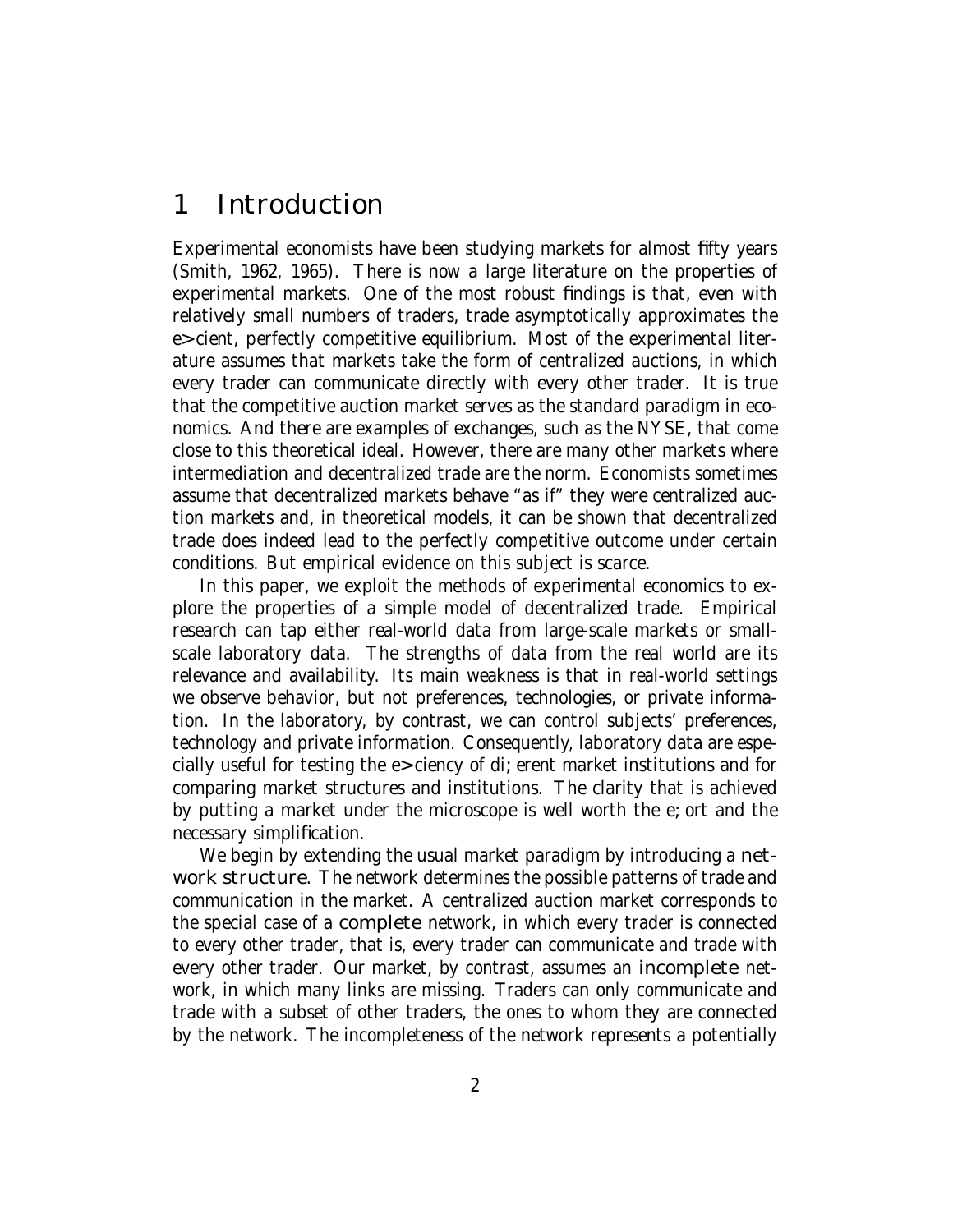serious source of friction in the market. It is far from obvious that e cient trade will be achieved when these frictions are present.

The market we study has a small number of traders, the networks are simple, and the trading mechanism remains close to the well known auction paradigm. The experimental computer platform is stable and easy to understand and provides us with an insight into the behavior of market participants. Using this design, we can see how useful the theory is in interpreting the observed behavior and study the e ciency of pricing and trade in a variety of networks.

A single treatment will serve to illustrate the experimental design. In this treatment, there are nine subjects arranged in the rectangular array illustrated in Figure 1. There are nine nodes, arranged in three rows and three columns. Each node represents a human trader and the edges between the nodes indicate trading possibilities. In addition to the human traders, there is a computer-generated seller (CGS) and a computer-generated buyer (CGB). The network architecture in Figure 1 indicates that trades are restricted to adjacent rows but, subject to these constraints, all possible trading links are present. That is, each member of the top row can trade with the CGS and with every member of the middle row; each member of the middle row can trade with every member of the top and bottom rows; and each member of the bottom row can trade with every member of the middle row and with the CGB.

#### [Figure 1 here]

The CGS is endowed with a single unit of an indivisible asset. The nine traders are endowed with 100 tokens each. Buyers use these tokens to pay for the asset and sellers receive these tokens in exchange for the asset. The CGB is also assumed to have an endowment of 100 tokens. The asset has no value to the CGS or to the nine traders. The CGB values the asset at 100 tokens. So the surplus (gains from trade) generated by transferring the asset from the CGS to the CGB is equal to 100 tokens. Each trader simultaneously chooses a bid (the price at which he is willing to buy the asset) and an ask (the price at which he is willing to sell the asset). The bids and asks must lie between 0 and 100 tokens. The ask of the CGS is fixed at 0 and the bid of the CGB is fixed at 100.

Once the bids and asks have been determined, trades are executed as follows. Beginning at the top of the network, the CGS and the top row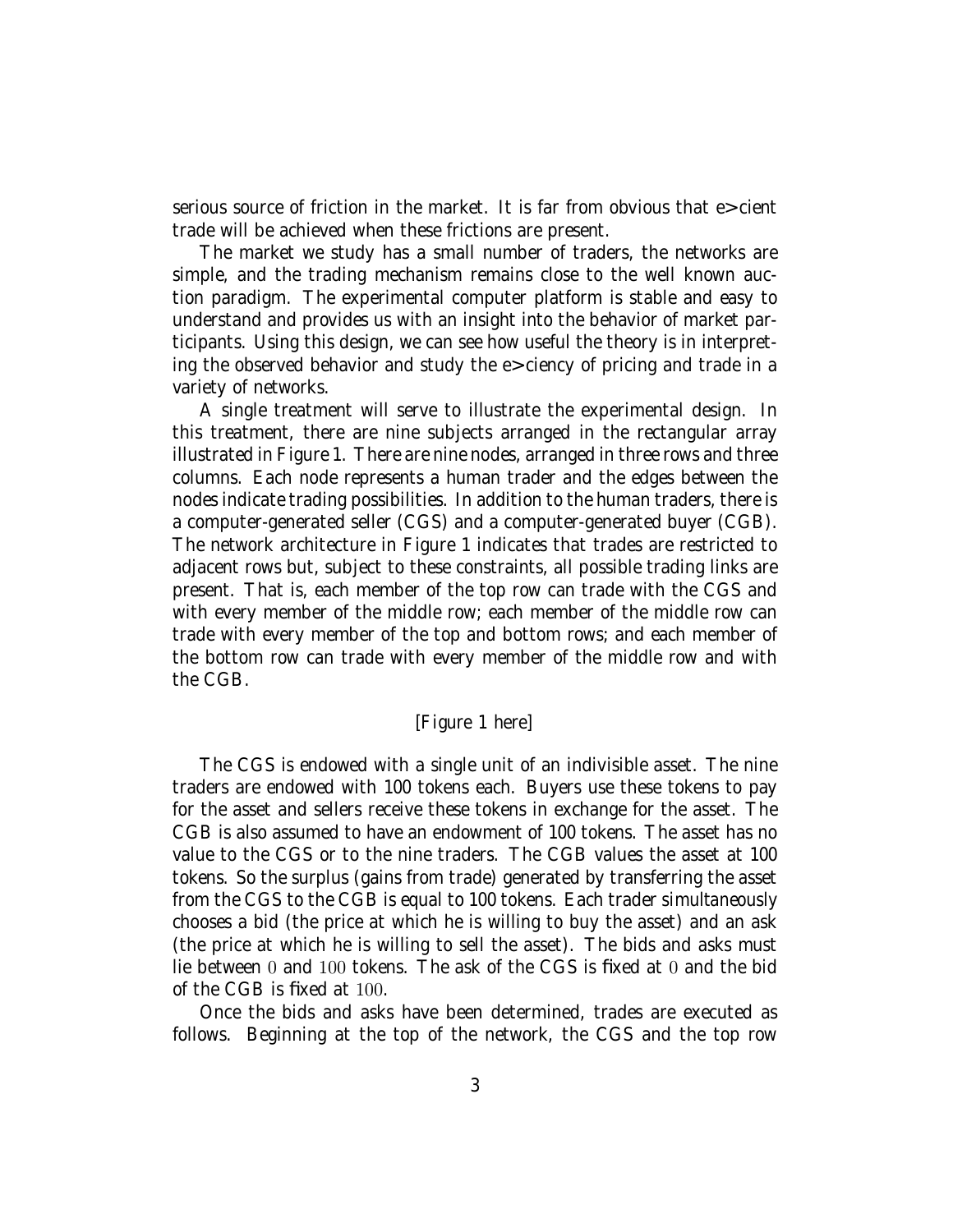exchange the asset. The asset goes to the trader with the highest bid. If two or more traders choose the highest bid, the asset is allocated randomly between them (with equal probabilities). The top-row seller (the trader who bought the asset from the CGS) sells the asset to the middle-row trader with the highest bid that is at least as high as the seller's ask. Again, ties are broken randomly. If every bid is less than the seller's ask, no trade takes place and the game ends with the seller holding the asset. Exchange between the middle and bottom rows is executed similarly. Finally, if the asset reaches the bottom row, the asset will be transferred to the CGB because the CGB's bid of 100 is at least as great as the seller's ask. When the asset is traded, the transaction price (i.e., the price paid for the asset) is a weighted average of the bid and the ask. The corresponding amount of tokens is transferred from the buyer to the seller.

This example gives a good sense of the distinctive features of the experimental design. First, it defines a normal form game. This allows us to make precise theoretical predictions and compare them to the observed play of the game. Secondly, because the game is played in normal form (and the subjects choose strategies simultaneously), it can be played repeatedly in a relatively short amount of time, generating a large data set. Thirdly, the platform is su ciently flexible to allow us to study a variety of network architectures, transaction pricing rules, and payo functions. The experimental design section discusses in more detail the treatments that comprise our design.

Our results can be summarized under three headings:

- Convergence. Since the underlying trading game is essentially a Bertrand pricing game, in any Nash equilibrium trade is e cient and the transaction prices are equal to 100 and trading profits are zero, except in the top row, where the CGS is restricted to ask 0 and profits are 50. In all treatments, the observed transaction prices start low and rise monotonically towards the equilibrium price. The speed of convergence varies across treatments. In some treatments, we do not observe complete convergence when the experiment ends after 30 trading periods, but overall the predictive power of the theory is impressive.
- Efficiency. Strategic uncertainty (about what other subjects will do) inevitably requires a period of learning and during this period trades may not be completed. Further, even later in the game, trade may break down if subjects make mistakes about the prices that are likely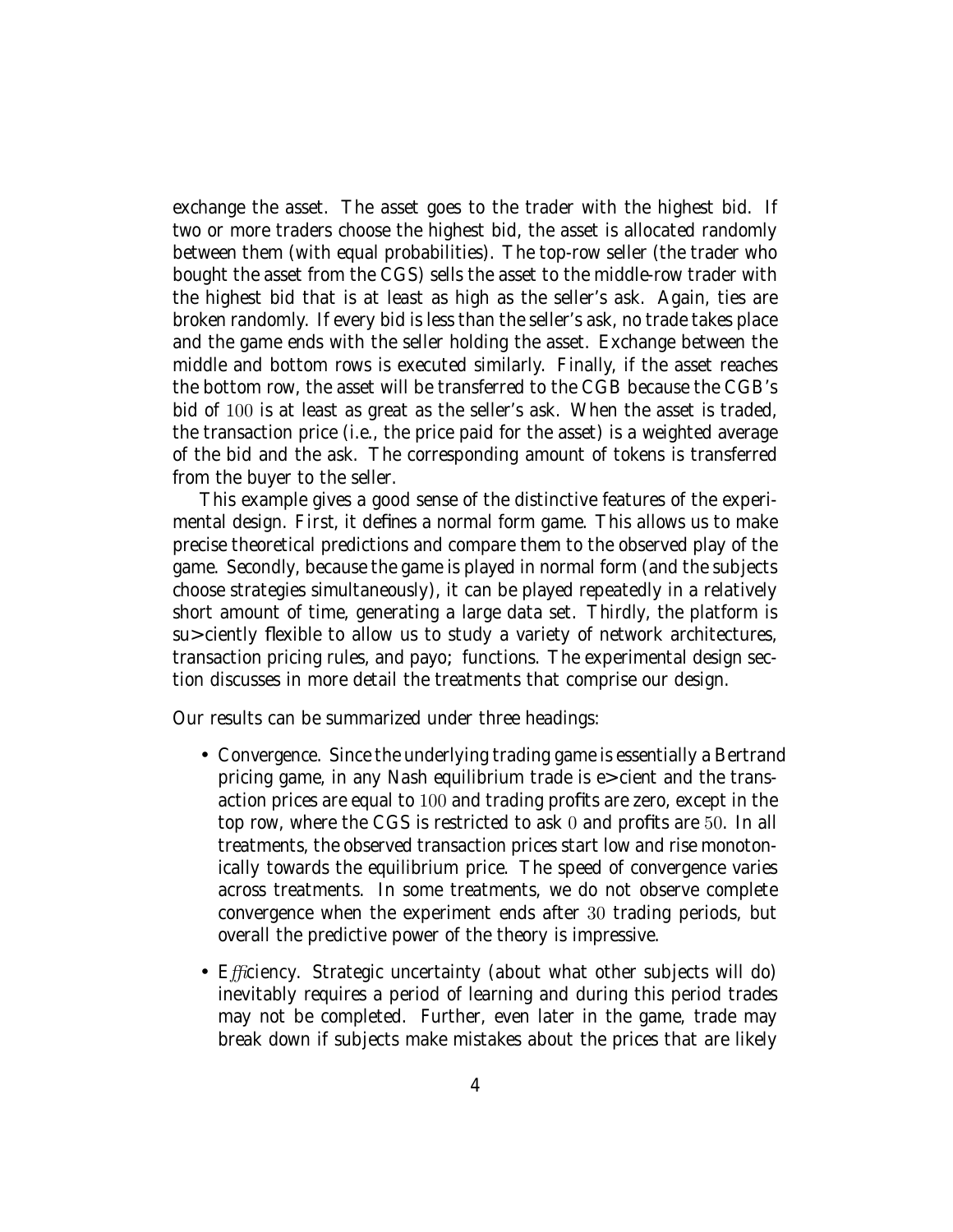to be bid or asked by their opponents. On the whole, trade is asymptotically e cient in the sense that it tends to be lower in the early trading periods and rises as subjects become more confident about the behavior of other subjects and as the prices bid and asked converge to the competitive equilibrium prices. Given the incompleteness of the networks, which requires intermediate trades, and the strategic form of the game, which does not allow for recontracting, the subjects' ability to coordinate on an e cient outcome is quite striking.

• Sensitivity. We study a number of variants to test the sensitivity of the results to the amount of competition (the number of columns in the network), the pricing rule (the weights used in calculating the transaction price), and the payo function (the amount of trading losses deducted from subjects' earnings). Although convergence and e ciency are somewhat sensitive to each of these changes, the equilibrium properties continue to have predictive power. Among other things, we note that  $(i)$  less competition may lead to slower convergence and lower e ciency, and  $(ii)$  trading losses and the bid-pricing rule reduce competition by making bidders less aggressive and thus lower e ciency.

The rest of the paper is organized as follows. A discussion of the related literature is provided in Section 2. We describe the theoretical model and the experimental design in Section 3. The results are contained in Section 4. Some concluding remarks and important topics for further research are contained in Section 5.

## 2 Related literature

Kranton and Minehart (2001) introduce the first model of exchange in networks. Gale and Kariv (2007) develop a model of financial networks and use this model to investigate the role of costly intermediation ("frictions") and network architecture ("incompleteness") in determining the e ciency of markets and the possibility of market breakdown. Gale and Kariv (2007) show that, in the limit as the period length goes to zero and the market becomes frictionless, the market outcome is e cient. Bosch-Domènech and Sunder (2000) study an economy consisting of multiple interconnected markets. The trading mechanism is the double auction. With the help of numerical simulations, they show that, under certain conditions, equilibrium prices can be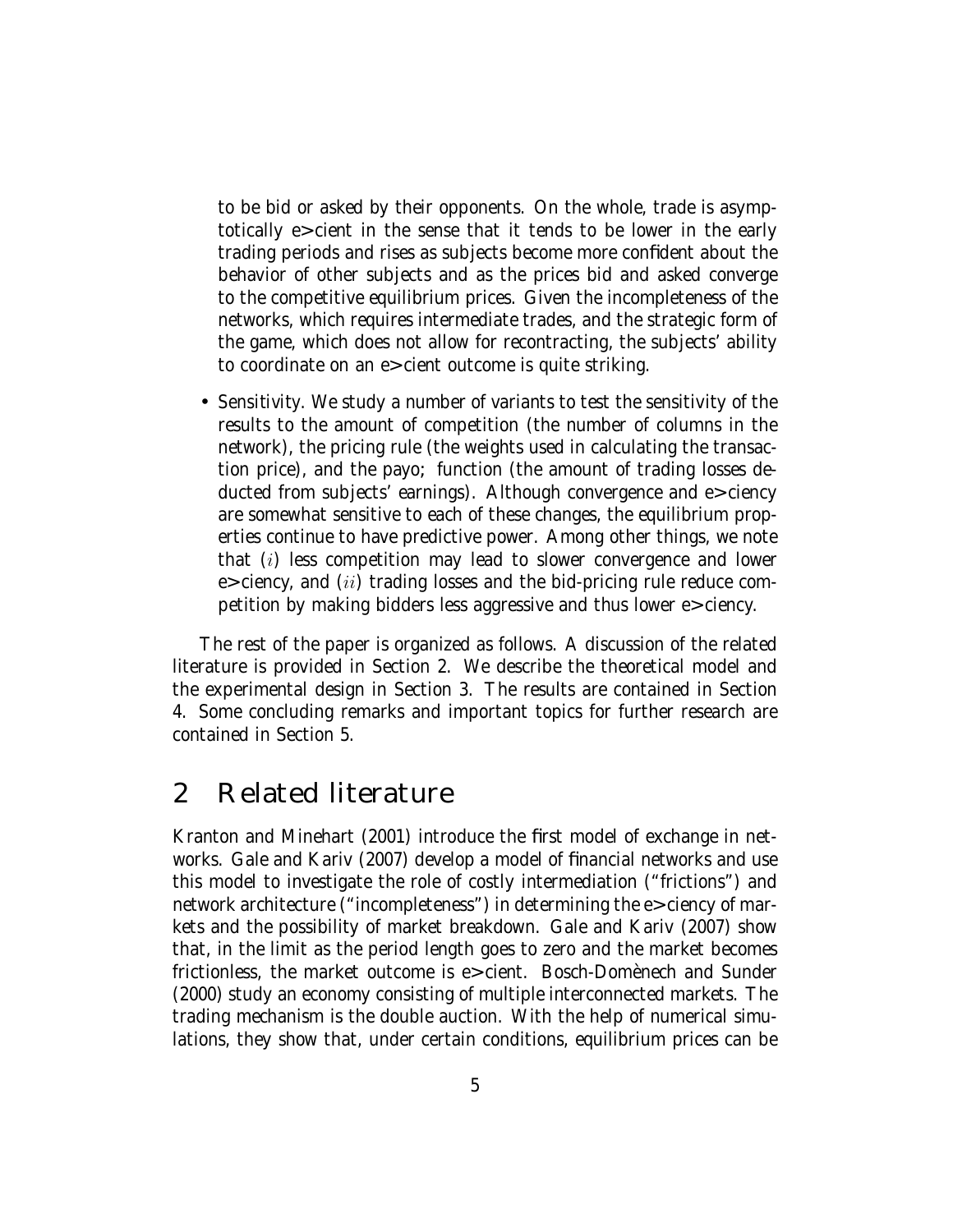induced by zero-intelligence traders making random bids and asks, though they might fail to achieve an e cient final allocation. In this paper, we test the e ciency of pricing and trade using a variety of network architectures. On the whole, the level of e ciency is very high, although it is sensitive to the specification of the transaction price.

The present paper contributes to the enormous body of work on experimental markets. Following the seminal papers of Forsythe, Palfrey and Plott (1982, 1984), and Plott and Sunder (1982, 1988), numerous experimental papers analyze many aspects of asset markets.1 In these experiments, a double auction or bid-ask market is typically used. The main conclusion from this large body of experiments is that the double auction market produces e cient allocations and prices, even with a very small number of traders, thus providing experimental evidence that markets are an e cient mechanism for allocating resources.

In contrast to the existing literature, our paper contributes to the systematic experimental study of the e ciency of trade in networks. Although network experiments in economics are recent, there is now a substantial experimental literature on the economics of networks.<sup>2</sup> To the best of our knowledge, previous contributions have been quite di erent from ours. The most closely related paper is by Charness, Corominas-Bosch and Fréchette (2007), who investigate how the network structure a ects the outcomes and dynamics of ultimatum bargaining. Following the model of Corominas-Bosch (2004), they decompose a network of buyers and sellers into two simple subgraphs and test whether it matters how a single edge is added between these two groups of traders.

## 3 Theory, predictions and design

In this section, we describe the theory on which the experimental design is based and the design itself.

<sup>&</sup>lt;sup>1</sup>See Sunder (1995) for a comprehensive, if now somewhat dated, discussion of the experimental work on asset markets.

 $2$ Kosfeld (2004) surveys the experimental work in economics.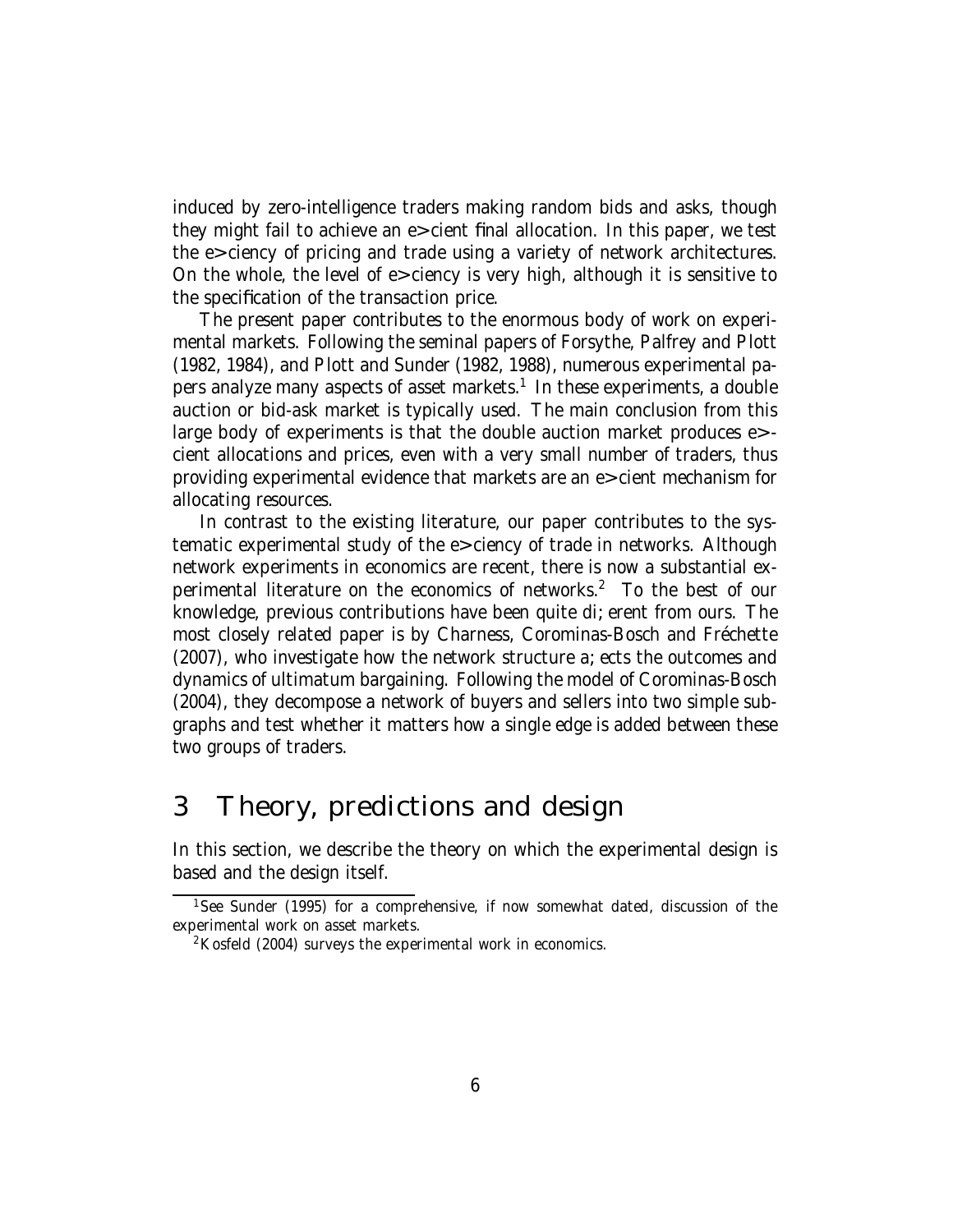#### 3.1 The trading game

The trading game consists of a finite number of players, indexed by  $k =$ 1, ...,  $K_i$  arranged in a rectangular network consisting of m rows and n columns. An example of a  $3\times3$  network is illustrated in Figure 1 above. Holding the trading protocol, the pricing rule and the payo function constant, adding rows increases the amount of intermediation required to capture the surplus available, whereas adding columns (i.e., adding players in each row) increases the amount of competition. A single player is located at each node and the edges connecting the nodes indicate that the corresponding players can trade with each other. In addition to the human players, there are two computer-generated players, called the computer-generated seller (CGS) and the computer-generated buyer (CGB). The CGS has one unit of an indivisible asset which he is willing to sell for zero tokens and the CGS is willing to buy the asset for  $v > 0$  tokens.

The networks we consider are symmetric and satisfy the following properties. Only the players in the first row  $i = 1$  can purchase the asset from the CGS. The players in row  $i > 1$  can buy the asset from any of the players in row  $i - 1$  and the players in row  $i < m$  can sell the asset to any of the players in row  $i+1$ . Only players in the last row  $i = m$  can sell the asset to the CGB. A strategy for each player  $k$  consists of the announcement of a bid price  $(b_k)$  at which he would be willing to purchase one unit of the asset and an asking price  $(a_k)$  at which he would be willing to sell one unit of the asset. The bid and ask prices are restricted to the interval  $[0, v]$  so the strategy set for player k is simply  $S_k = [0, v] \times [0, v]$  and the set of strategy profiles is  $S = S_1 \times \cdots \times S_K$ .

Trades are executed as follows. The asset is transferred from the CGS to the row 1 player who has the highest bid. If there is more than one player with the highest bid, the asset is allocated randomly among the winning bidders. The player who receives the asset pays the CGS an amount equal to  $\alpha b_k$  where  $b_k$  is the winning bid and 0  $\alpha$  1 is a constant. In each row  $1 < i < m$ , trade is only possible if the asset is held by one of the players in row  $i - 1$ , whom we call the seller. Trade takes place if at least one bid in row  $i$  is greater than or equal to the seller's asking price. The asset is transferred to the highest bidder. If more than one player has the highest bid, the asset is allocated randomly among the winning bidders. The player who receives the asset transfers an amount equal to  $\alpha b_k + (1 - \alpha) a_{k'}$ , where  $b_k$  is the winning bid and  $a_{k'}$  is the seller's asking price. If no bid is at least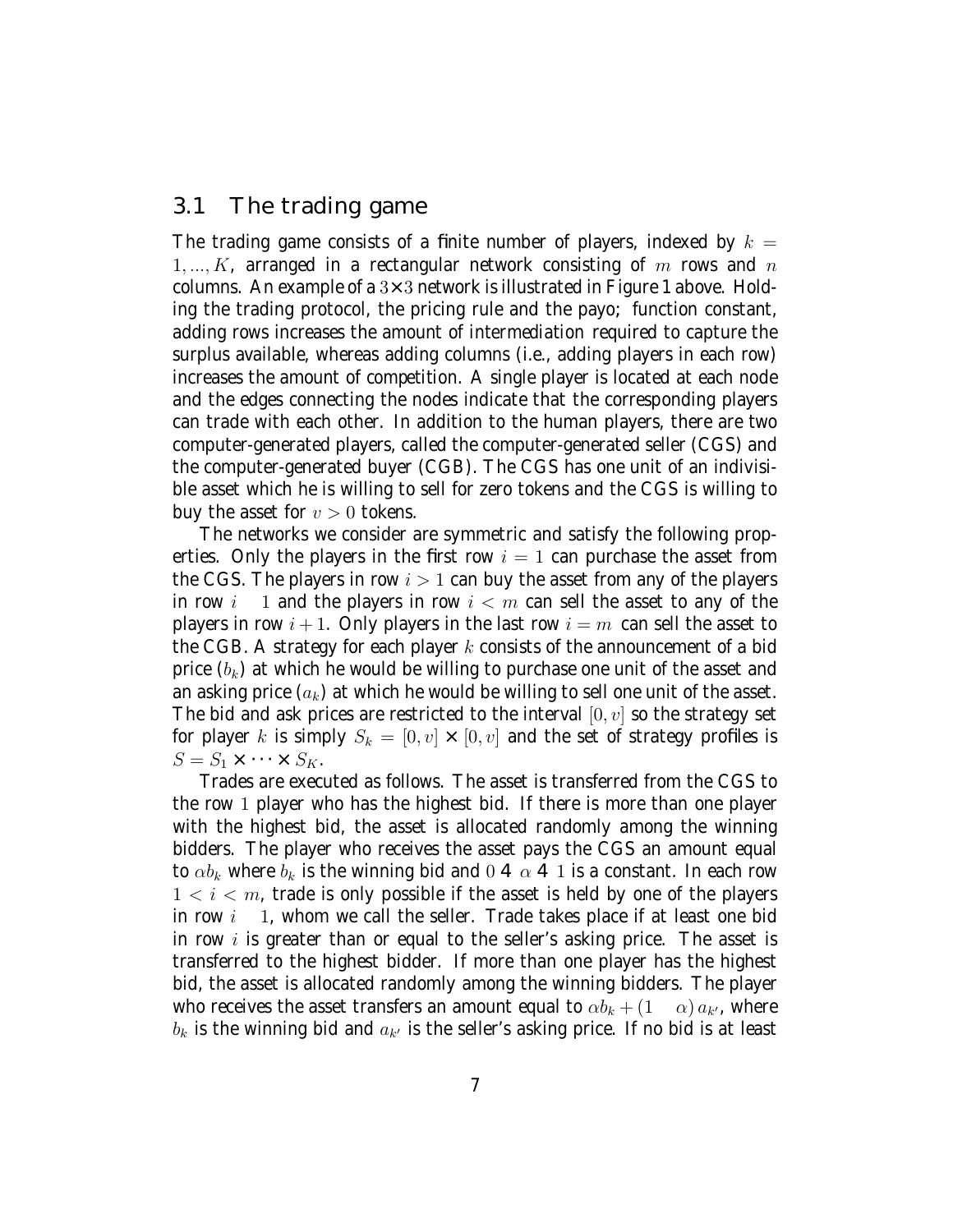as high as the seller's asking price, no trade takes place and the asset remains with the seller. If a player in row  $m$  receives the asset, he sells it to the CGB for a price equal to  $\alpha v + (1 - \alpha) a_k$ , where  $a_k$  is the seller's asking price.

A player's payo is equal to his trading profit, that is, the amount he receives from selling the asset minus the amount he pays for it. A player who does not manage to buy the asset receives a payo of zero. A player who buys the asset for a positive price and fails to sell it receives a negative payo. Denote a typical player's strategy by  $\sigma_k = (a_k, b_k)$  and a strategy profile by  $\sigma = {\sigma_k} = (a, b)$ , where  $a = {a_k}$  and  $b = {b_k}$ . Denote player k's payo by  $\pi_k(\sigma) = \pi_k(a, b)$ . A Nash equilibrium is a strategy profile  $\sigma^*$ such that for any player  $k_i$ 

$$
\pi_k\left(\sigma^*\right) \quad \ \pi_k\left(\sigma_k,\sigma_{-k}^*\right)
$$

for any  $\sigma_k$   $S_k$ . It is not hard to see that the usual Bertrand competition result holds.

Theorem 1 (Nash equilibrium) Suppose that there are at least two players in each row  $(n \ 2)$ . Then, in any Nash equilibrium, the asset passes, by means of a sequence of trades, from the CGS to the CGB — in other words, the market is efficient  $-$  and in each equilibrium trade the transaction price is equal to v, except for the first row, where the transaction price is  $\alpha v$ .

The normal-form game described above has an important advantage from the point of view of laboratory experiments. Since all strategies are chosen simultaneously and the outcome is calculated by the computer, the normalform game can be played much more quickly than corresponding extensiveform games. This allows us to gather a large amount of data in a reasonable period of time. There is a close relationship between the normal form and the "natural" extensive form game. Suppose that trades occur sequentially, with perfect information at each stage. First, the CGS and the first row buyers announce their bids and trade is executed in the usual way. Then the first row seller (assuming trade has been completed) and the second row buyers announce their ask and bids, respectively, and trade is executed in the usual way. This procedure is repeated until trade fails to take place or the asset reaches the CGB. The di erence between this extensive-form game and our normal-form game is that, in the former, traders know the history of trade and condition their strategies on it, whereas, in the latter, strategies are necessarily history independent. In fact, if we restrict attention to subgame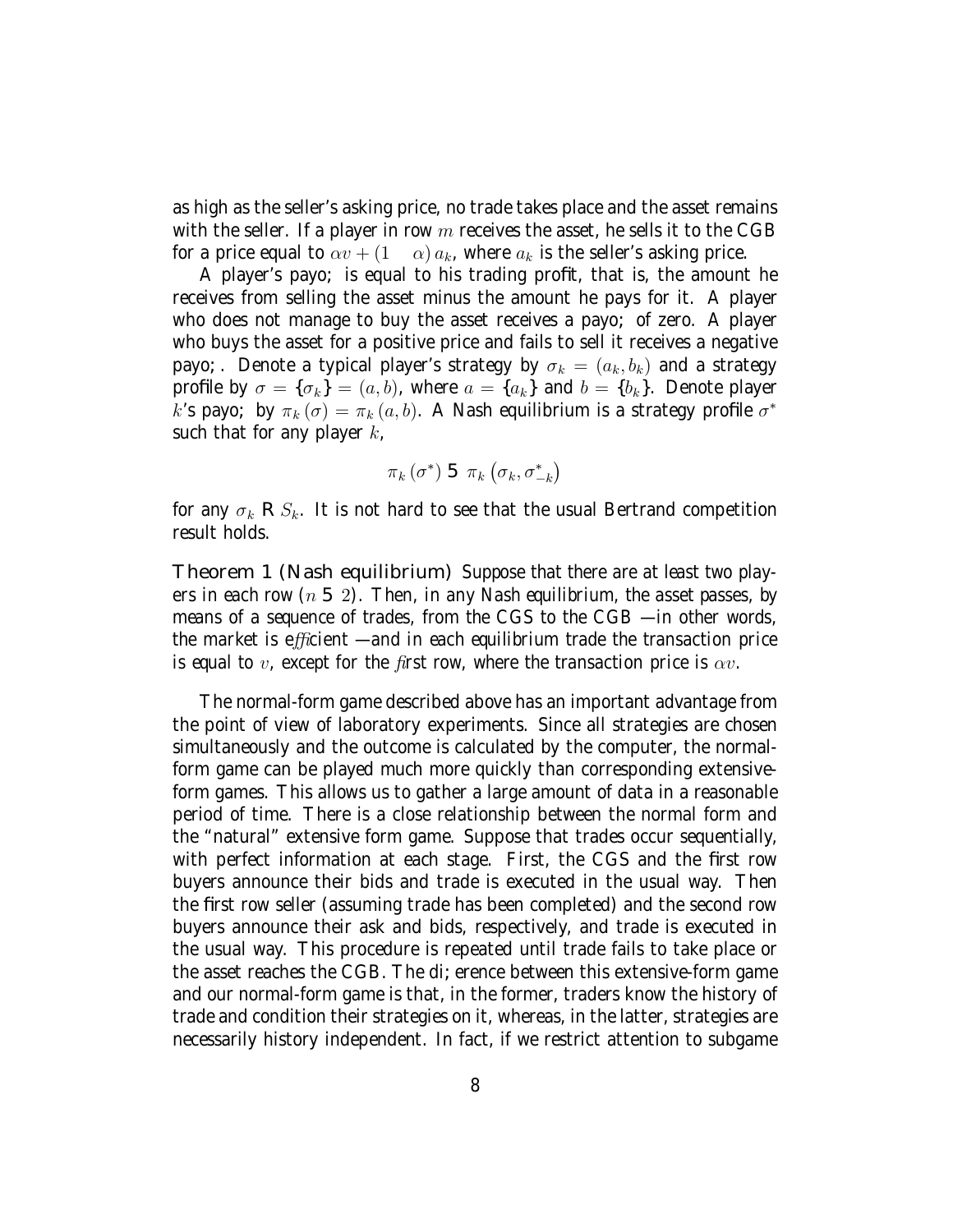perfect equilibria in which traders use history independent strategies, the equilibrium outcome of the extensive-form game will be the same as the outcome of some Nash equilibrium of the normal-form game.

#### 3.2 Experimental design

Our experimental design employs three network structures  $(3 \times 3, 3 \times 2, 3)$  $2 \times 3$ ), two pricing rules ( $\alpha = 0.5$ , and  $\alpha = 1$ ) and two payo functions (defined in equations (1) and (2) below). Each treatment consists of a network structure, a pricing rule and a payo function. We study three combinations of payo functions and pricing rules and these are applied to each of the three network structures. The groups of three treatments based on a single payo function and pricing rule and the three di erent networks are referred to as the baseline, bid-price and loss treatments described below. The ask of the CGS is always fixed at zero and the bid of the CGB is fixed at  $v = 100$ . The human traders are endowed with 100 tokens each. Figure 2 summarizes the experimental design.

#### [Figure 2 here]

The three baseline treatments use the mean-price rule ( $\alpha = 0.5$ ) and the payo function

$$
payo = 10 + \max\{0, \text{ trading profits}\},\tag{1}
$$

where trading profits (positive or negative) are defined as the di erence between the revenue from selling the asset (zero if the asset was not sold) and the cost of buying the asset (zero if the asset was not purchased).

The payo function (1) can be interpreted as a model of professional traders who receive bonuses when trading profits are positive, but do not su er losses when trading profits are negative. As a matter of experimental design, the payo function represents a compromise between two conflicting objectives. In experimental markets, subjects whose earnings at the end of a trading period are negative are usually considered "bankrupt" and barred from trading in future periods. Unfortunately, bankruptcy is impractical in a trading network where each subject occupies a di erent node: eliminating bankrupt traders would break up the network and disrupt trade. The risk of bankruptcy can be avoided if we treat the entire endowment of 100 tokens as the subject's property in each period. Then, since a subject cannot lose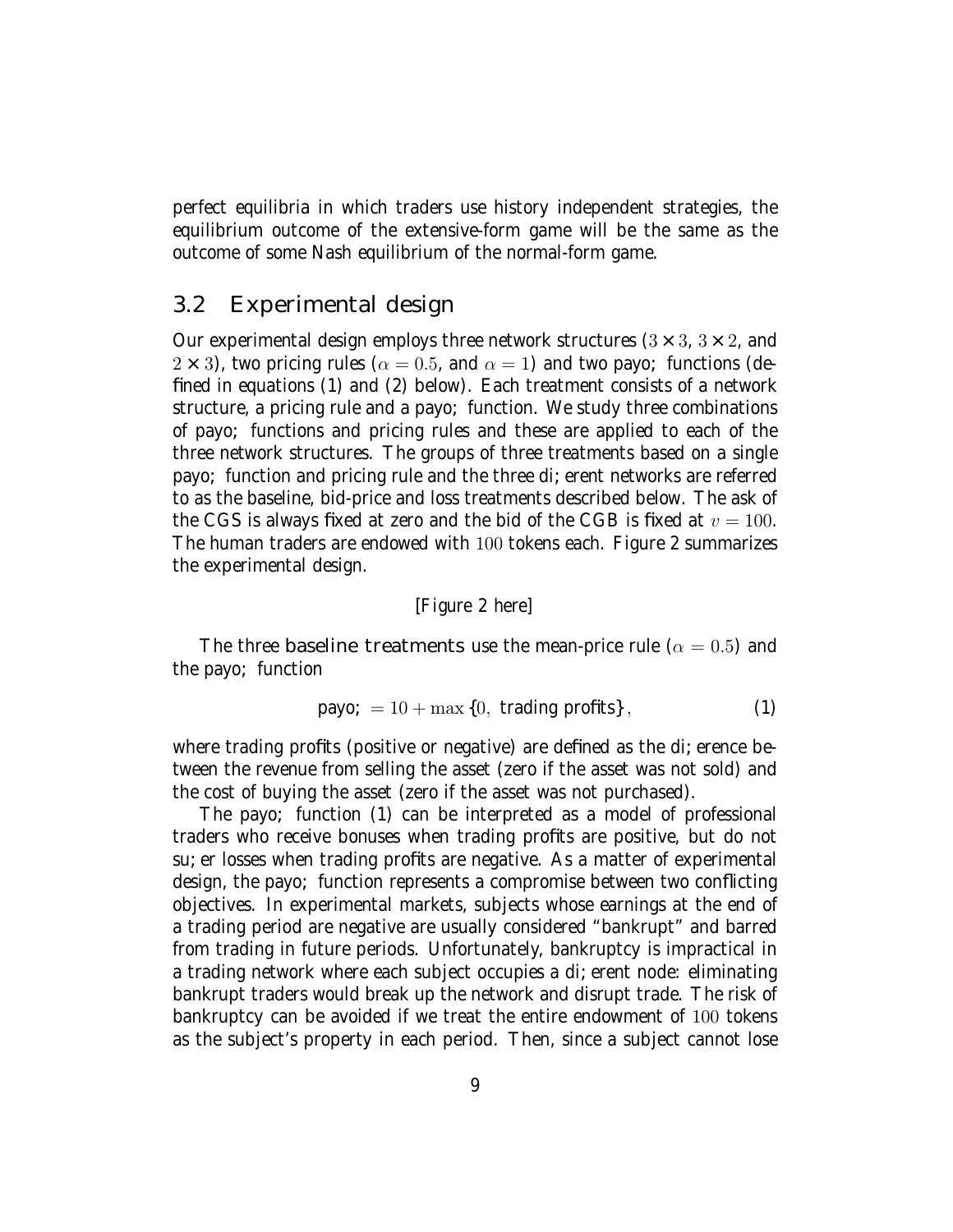more than 100 tokens in a single period, he can never be bankrupt. But this creates another problem: now a subject can earn 100 tokens by not trading. What incentive does he have to risk losses by trading? The payo function (1) is a compromise that avoids bankruptcy and still provides an incentive to trade, by subtracting the endowment from the trader's earnings and also limiting the losses.

Within the baseline treatments, we are testing the sensitivity of the subjects' behavior with respect to variations in the network structure. The remaining treatments are designed to test their sensitivity to changes in the pricing rule and the payo function. The three bid-price treatments test the robustness of the results of the baseline treatments to a change in the definition of the transactions price by setting it equal to the winning bid  $(\alpha = 1)$ . The loss treatments test the robustness of the results of the baseline treatments to a change in the definition of the payo function by substituting the payo function

$$
payo = 50 + \max\{-40, \text{ trading profit}\}.
$$
 (2)

for the definition in equation (1).

Compared to the function defined by (1), the payo function in (2) has a higher constant term and a higher limit on the trading losses that can be deducted, as depicted in Figure 3 below. If a subject makes a trading loss of more than 40 tokens, his payo will be equal to 10 tokens. If the trading profit is non-negative, his payo will be at least 50 tokens, that is, 40 tokens more than under payo function (1). In e ect, we are increasing the amount of the endowment the trader can keep to 50 tokens while increasing the maximum loss the trader can bear to 40 tokens. The fact that the subject can now earn 50 tokens for sure by not trading creates a significant risk of loss from trading. Under payo function (2), payo s are higher, other things being equal, but the incentive to trade may be smaller.

[Figure 3 here]

#### 3.3 Experimental procedures

All the experimental sessions were conducted at the Center for Experimental Social Science (C.E.S.S.) at New York University (NYU). The subjects were recruited from the undergraduate student body of the College of Arts and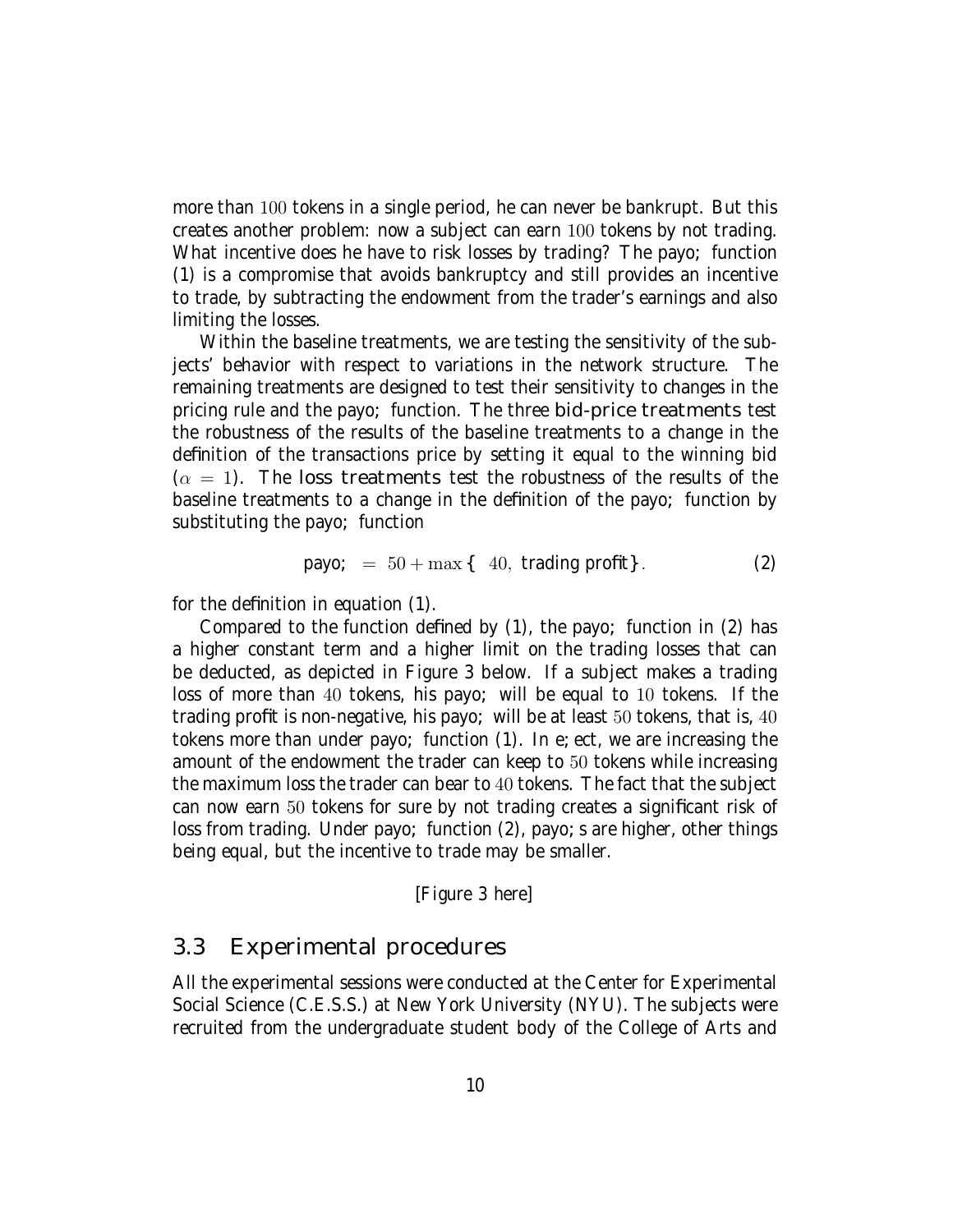Sciences at NYU. Subjects read the instructions silently, after which the instructions were read aloud by one of the experiment administrators. Subjects were invited to ask questions during the verbal instruction period. No subject reported di culty understanding the procedures or using the computer interface. Each experimental session lasted a little more than one hour. A \$5 participation fee and subsequent earnings, which averaged about \$20, were paid in private at the end of the session.

Each experimental session consisted of 30 independent trading periods. The experimental treatment was held constant throughout a given experimental session. At the beginning of each session, each subject was randomly and independently assigned to one row of the network. This determined his type, which remained constant throughout the experiment. At the beginning of each trading period, the computer would randomly form networks by assigning subjects to the various nodes in the network. Top row subjects were assigned to top row nodes, middle row types to middle row nodes, and so on, but the assignments were otherwise random and subjects had an equal probability of being selected for each node and network. Subjects were informed of the network structure, the trading protocol, the pricing rule, and the payo function.

At the beginning of a trading period, subjects would be informed of the position in the network to which they were assigned and then would be asked to choose a bid price (the price at which they were willing to buy one unit of an asset) and an ask price (the price at which they were willing to sell one unit of the asset). Each subject had an initial endowment of 100 tokens and was allowed to choose any number (including decimals) between 0 and 100 as a bid or ask price. Subjects knew the asking price of the CGS (0 tokens) and the bid price of the CGB (100 tokens).

The computer program dialog window is shown in the sample experimental instructions which are reproduced in Online Appendix I. The main features of the computer interface are: the large window at the left of the screen, which displays the network and the price and trading information; the View Results button in the top right corner of the screen, which allows subjects to recall the price and trading information from any previous trading period; the Bid and Ask fields at the right of the screen, where subjects enter the prices at which they are willing to buy and sell; and the message window in the lower left corner of the screen.

In each period, subjects are required to enter their bids and asks in the respective fields and click the Submit button. After all subjects have entered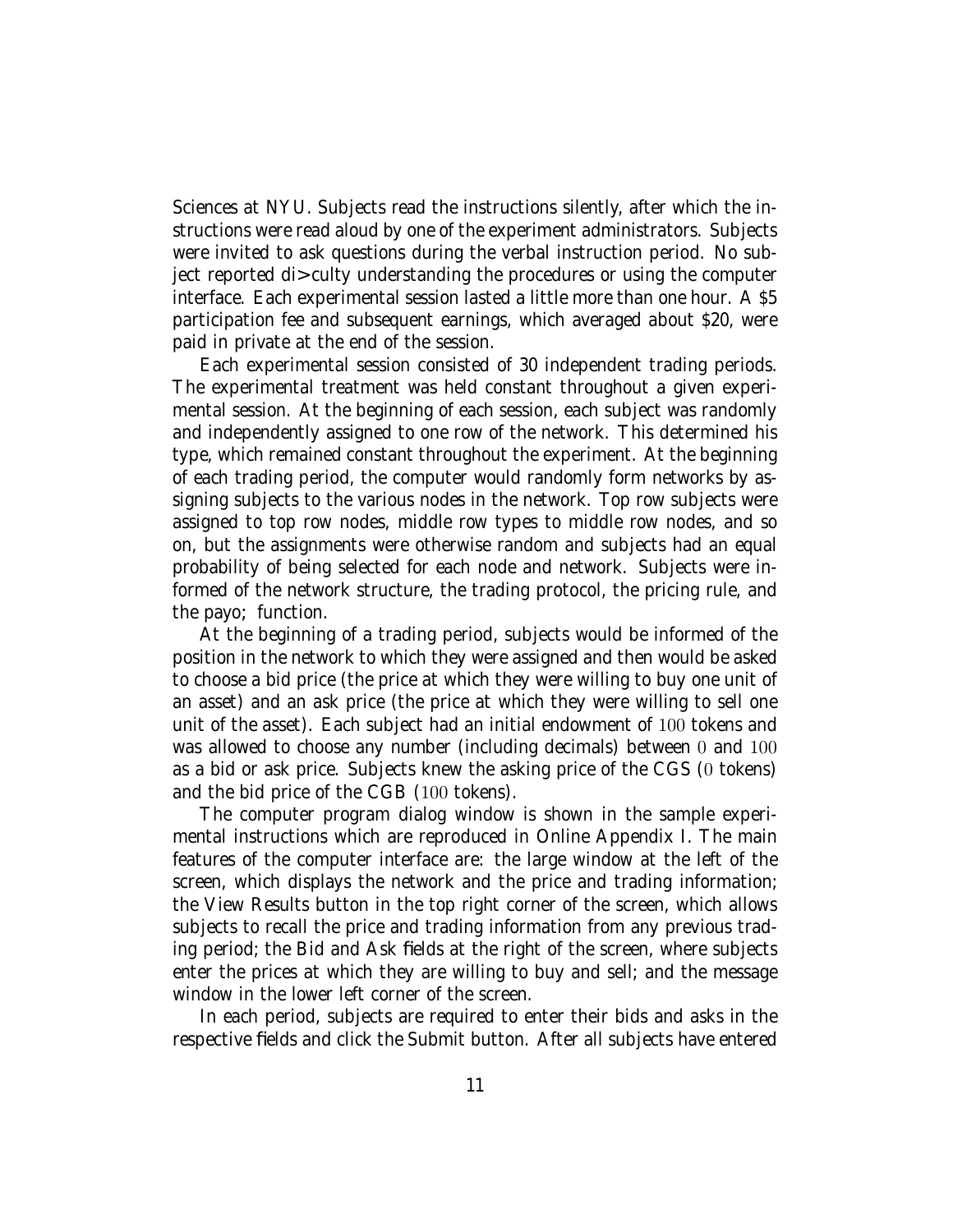a bid and ask price, the computer executes the feasible trades according to the trading protocol. Subjects are then shown the resulting transactions and bid and ask prices in their network. When they are ready to begin the next trading period, subjects click the OK button. When all subjects have clicked the OK button, the next trading period begins. After this process has been repeated 30 times, the experiment ends, the computer selects one trading period at random, where each period has an equal probability of being chosen, and the subject is paid an amount based on the number of tokens earned in that period. Payo s are calculated in terms of tokens and then converted into dollars. Each token is worth \$1.

The experiments provide us with a rich set of data. The diagram below summarizes the experimental dataset. The entries of the form  $a/b/c$  represent the number of subjects  $(a)$ , the number of observations on di erent networks  $(b)$ , and total of individual decisions  $(c)$ .

| Treatment       |              | $#$ of obs. |
|-----------------|--------------|-------------|
|                 | $3\times3$   | 54/180/1620 |
| <b>Baseline</b> | $3 \times 2$ | 36/180/1080 |
|                 | $2 \times 3$ | 54/270/1620 |
|                 | $3 \times 3$ | 54/180/1620 |
| Bid-price       | $3 \times 2$ | 36/180/1080 |
|                 | $2 \times 3$ | 36/180/1080 |
|                 | $3 \times 3$ | 54/180/1620 |
| Loss            | $3 \times 2$ | 30/150/900  |
|                 | $2 \times 3$ | 30/150/900  |

## 4 Experimental results

In this section, we present our experimental results concerning the convergence of prices to equilibrium values, the e ciency of trade, and the sensitivity of the observed behavior to variations in networks, payo functions, and pricing rules. The aim of the analysis is to provide insights into how experimental networks behave, as well as to test the usefulness of the theory for interpreting behavior in the laboratory.

The novel feature of our design is the presence of intermediation. We first explore the e ect of intermediation, measured by the number of rows in the network, and competition, measured by the number of columns in the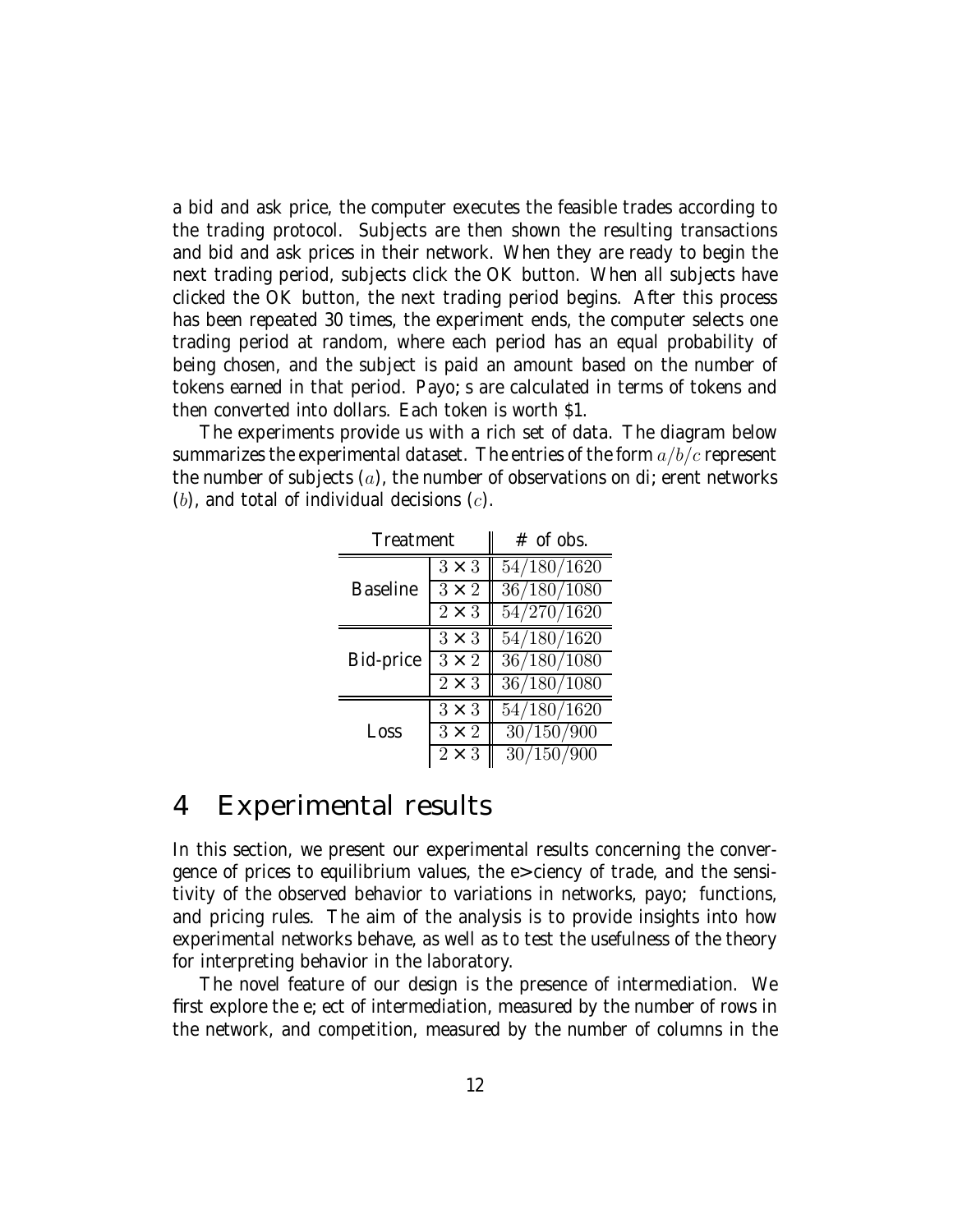network, on bid and ask prices. Then we compare the levels of e ciency, measured by the fraction of completed trades, across treatments.

### 4.1 The data

We begin by providing an overview of some important features of the experimental data. Each experiment consists of 30 trading periods. To facilitate comparisons across treatments, instead of showing the data from each trading period, we have grouped the trading periods into terciles, corresponding to early periods (1-10), intermediate periods (11-20) and late periods (21-30). To economize on space, Online Appendix II presents the data for each tercile as a separate sub-panel. Each cell contains the mean and standard deviation over the tercile, the treatment, and the row of the  $m \times n$  network used in the treatment. Appendix II also presents the data, trading period by trading period, in graphical form.3

Panel A shows the average winning bids and Panel B shows the average maximum bids. If the winning bid is less than the ask, no trade occurs and the winning bid is not defined. In that case, the average winning bid will be di erent from the average maximum bid because of the missing observation. Panel C shows the average seller's asks. The seller's ask is the asking price of the winning bidder. Thus, we are calculating means of bid and asks for the same population of subjects in Tables 1A and 1C.<sup>4</sup>

Panel D shows the average transaction price. The transaction price corresponding to row  $i$  is the actual amount paid for the asset by the subject in row i. If no trade occurs, the transaction price is not defined and is not included in the average. Recall that the pricing rule in the baseline and loss treatments is  $\alpha = 0.5$  and that the CGS always asks 0. These two facts imply that the transaction price in the first row is never more than 50. Finally, Panel E displays, row by row, the fraction of completed trades. The first row is excluded because there is no possibility of incomplete trade in that row.

<sup>&</sup>lt;sup>3</sup>Since we set the transaction price equal to the bid price  $(\alpha = 1)$  in the bid-price treatments, we only report the evolution of the average winning bids and the fraction of completed trades.

<sup>4</sup>We include the average maximum bids, as well as the average winning bids, to give a better picture of the evolution of bidding behavior. Some of the volatility in the average winning bid series is caused by dropping observations when there is no trade. When it comes to asking prices, only the seller's ask is relevant. We record it here whether or not the seller is successful in making a sale.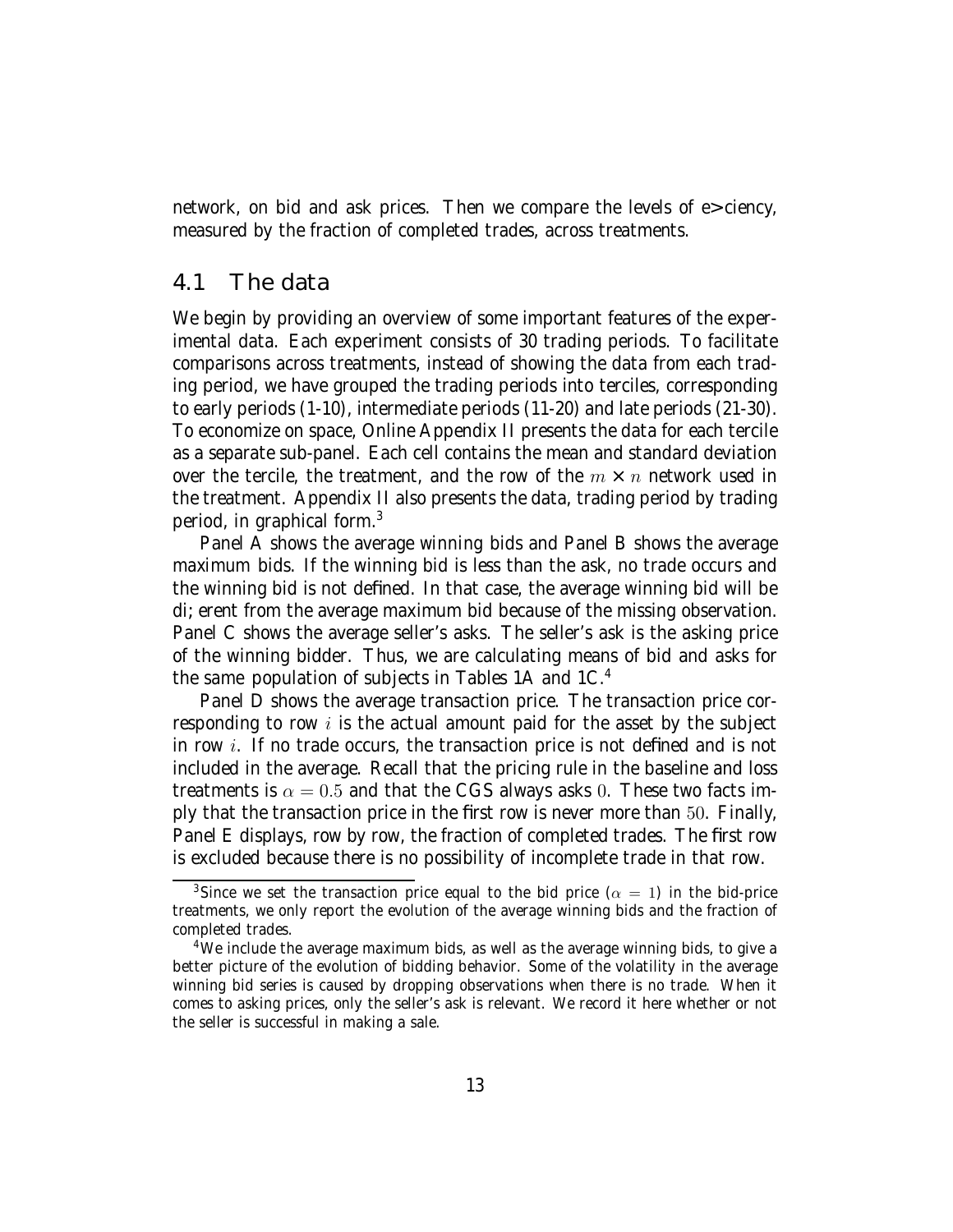From the data in Appendix II and our observations in the laboratory, we draw four broad conclusions:

- First, the experimental platform is stable and easy to understand. It generates a large amount of data in a short amount of time, allowing us to test the equilibrium predictions of the theory.
- Secondly, although strategic uncertainty (about what other subjects will do) necessitates a period of learning, in most treatments, subjects rapidly converge to equilibrium prices and trade is generally e cient.
- Thirdly, the time path of prices is qualitatively similar across treatments: bid and ask prices start low and rise monotonically toward their equilibrium values as subjects become more confident about the behavior of other subjects.
- Finally, although the results are qualitatively similar, the speed of convergence does vary among the di erent treatments. The observed differences are quite intuitive: convergence is slower, other things being equal, if there is more intermediation or less competition, if the transaction price equals the winning bid (rather than the average of the winning bid and ask), or if there is a higher limit on losses from trading that can be deducted.

### 4.2 Convergence

Since in every network there are two or three bidders in each row, the theoretical model suggests that any equilibrium of the trading game is e cient and the transaction prices equal 100 tokens (except for the first row in each network in the baseline and loss treatments, where the transaction price equals 50 tokens because the seller's ask is fixed at 0 tokens).

In an experimental setting, there are many reasons why we do not at first observe the equilibrium transaction prices. Perhaps the most important reason is strategic uncertainty: a subject bidding for an asset has little information about the price at which he can re-sell the asset, unless he happens to be in the bottom row and can sell the asset to the CGB for the price of 100. Uncertainty about the resale price may cause subjects to shave their bids in order to protect themselves against the possibility of selling at a loss, or failing to sell at all.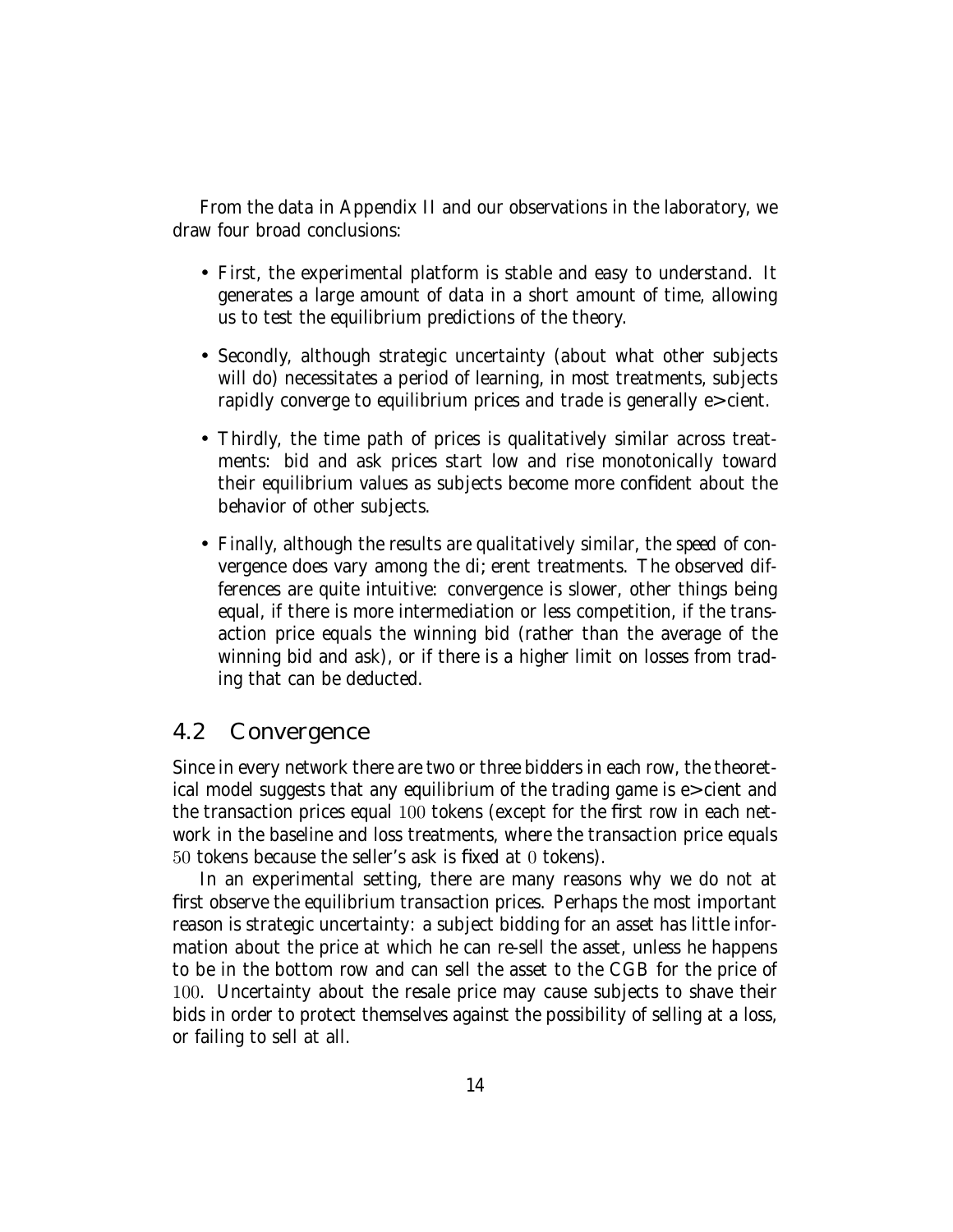Although subjects are randomly matched with di erent subjects each period, they learn from experience and their uncertainty gradually diminishes as the trading game is repeated. As a result, the e ectiveness of competition may be expected to increase and cause the transaction price to converge to the equilibrium price. Result 1 summarizes the time paths of the average winning bid, ask and transaction prices across treatments.

Result 1 (convergence) In the baseline treatments, the average winning bid and ask prices are initially far below their equilibrium values, but they converge rapidly after several periods. Transaction prices, being the average of winning bids and asks, also converge rapidly to the equilibrium values.

There are small differences between the rates of convergence in the bidprice and loss treatments based on the  $3 \times 3$  and  $2 \times 3$  networks and the corresponding baseline treatments, especially in the second and third terciles. The rates of convergence in the the bid-price and loss treatments based on the  $3 \times 2$  network are much slower than in the corresponding baseline treatment and, in most cases, prices fail to converge completely by the end of 30 trading periods.

The relevant support for Result 1 comes from Appendix II. In the baseline treatments, the average winning bids converge very fast, especially in the  $3\times3$ and  $2 \times 3$  networks, where all bids are within one percent of the equilibrium bid of 100 in the second and third terciles. The average seller's asks converge more slowly, but almost all reach the neighborhood of equilibrium by the third tercile. The maximum bids should show similar time paths (in practice, the time paths are almost identical once we aggregate by tercile). Overall, given subjects' uncertainty about the possibility of reselling the asset, it takes remarkably little time for prices to converge.

The bid-price treatments di er from the baseline treatments only in setting the transaction price equal to the successful bid ( $\alpha = 1$ ). Intuitively, this could slow convergence by making subjects less willing to bid aggressively. Nevertheless, the rates of convergence are quite similar under bid-price and average-price rules, with the exception of the bottom row of the  $2 \times 3$  network, where the average winning bids are lower in the bid-price treatment than in the baseline treatment.

The loss treatments use a payo function that deducts more trading losses from subjects' earnings than in the other treatments. Consequently, one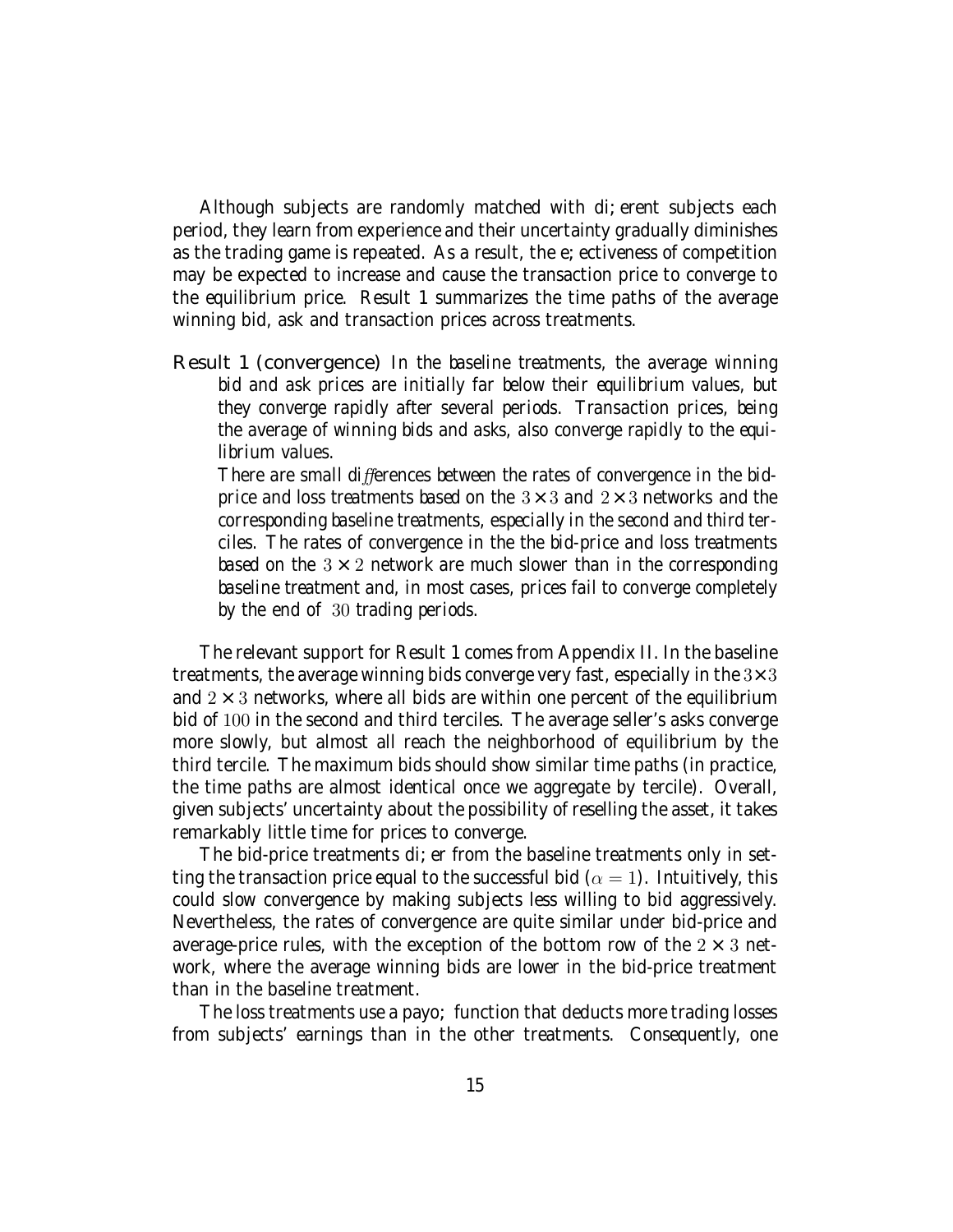might expect that price convergence will be slower than in the baseline treatments – or that convergence will be incomplete – because the possibility of substantial trading losses makes subjects less willing to bid aggressively for the asset. Convergence is slower in the loss treatments based on the  $3 \times 3$ and  $2\times3$  networks than in the corresponding baseline treatments, but prices very rapidly reach the neighborhood of the equilibrium price. In the  $3 \times 2$ loss treatment, by contrast, the prices are lower and the gap between the  $3\times2$  loss treatment and the  $3\times2$  baseline treatment often widens over time. Furthermore, in the  $3\times 2$  loss treatment, convergence to the equilibrium price is incomplete at the end of the experiment and it is not clear whether further repetitions would lead to complete convergence. We can thus conclude that full price convergence occurs in most but not all treatments.

Next, we look more closely at the sensitivity of pricing behavior to the network architecture by comparing behavior in corresponding rows across networks and in di erent rows within a given network, holding other aspects of the treatment constant. We first examine the pricing behavior of subjects belonging to corresponding rows across networks.

#### 4.3 Intermediation

The  $3 \times 3$  and  $2 \times 3$  networks di er only in the number of rows. The more rows, the greater the amount of intermediation required to transfer the asset from the CGS to the CGB. One might expect that more intermediation would reduce the speed of convergence to the equilibrium price, but that does not appear to be the case. In fact, in all treatments, the pricing behavior is quite robust to variation in the number of rows in the network. Result 2 summarizes the behavioral regularities in this regard by comparing average winning bids and sellers' asks in rows that have similar positions relative to the CGB.

Result 2 (intermediation) In all treatments, there are small differences in rates of convergence of the average winning bids and sellers' asks to their equilibrium values in the corresponding rows of the  $3 \times 3$  and  $2 \times 3$ networks, that is, the bottom rows of the  $3 \times 3$  and  $2 \times 3$  networks, and the top and middle rows of the  $3 \times 3$  and  $2 \times 3$  networks, respectively.

The support for Result 2 comes again from Appendix II. We reorganize the relevant information in Table 1 below. For the bid prices, the only case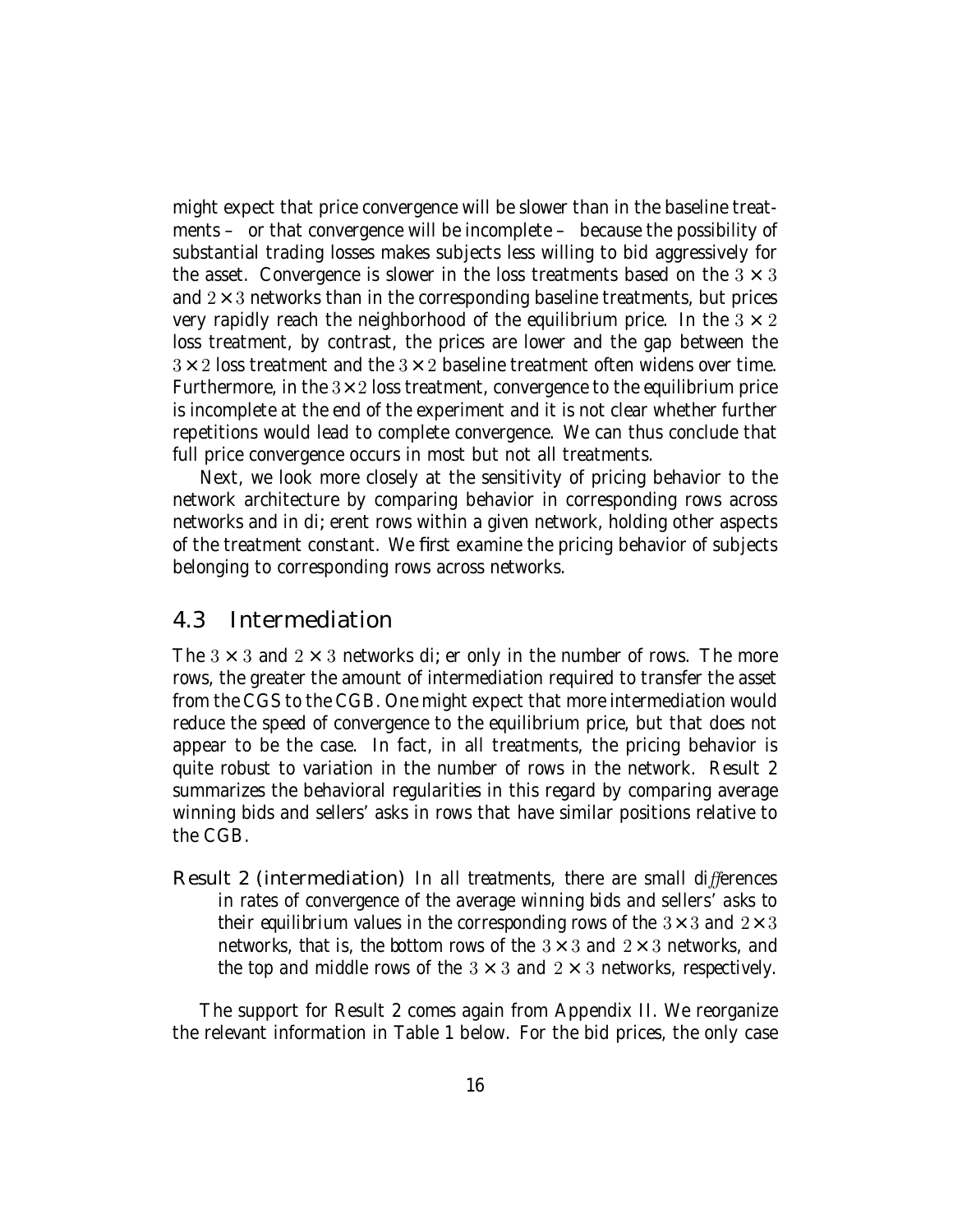where di erences in the rates of convergences are substantial is during the first tercile.<sup>5</sup> For the ask prices, there is also some variation in the first tercile, but in later terciles the corresponding rows have similar prices, except for the curious drop in asking prices in the middle row of the  $3 \times 3$  baseline treatment in the last tercile. Apart from this small di erence, the asks in corresponding rows do not di er across networks after the first tercile. Note that we do not include the asks in the bid-price treatments (middle panel), since transaction prices do not depend on the seller's ask. We also do not include the asks in the bottom rows in each network in the other treatments, since subjects very quickly realized that they could ask for 100 tokens from the CGB.

[Table 1 here]

#### 4.4 Competition

In the 3  $\times$  3 and 2  $\times$  3 networks, there are three bidders ( $n = 3$ ) in each row. In theory, Bertrand competition will guarantee an equilibrium price of 100 as long as there are at least two bidders in each row. In the laboratory, we do not necessarily expect perfectly competitive behavior when the number of bidders is small. It is therefore of particular interest to see whether prices reach the neighborhood of the competitive price when we reduce the number of subjects in each row. We compare, row by row, the pricing behavior in the  $3\times3$  networks with the pricing behavior in the corresponding  $3\times2$  networks. Considerable di erences in pricing behavior are observed, as the next result reports.

Result 3 (competition) With few exceptions, competition increases the bid and ask prices in any given row. As a result, other things being equal, the rates of convergence to the equilibrium price are slower in the  $3 \times 2$  network than in the corresponding  $3 \times 3$  network. In the  $3 \times 2$ bid-price and loss treatments, prices generally fail to converge to their equilibrium values by the end of 30 trading periods.

<sup>&</sup>lt;sup>5</sup>As a benchmark, we also studied an auction treatment (a single session with 15 subjects), which is identical to the baseline treatment except that it only uses the  $1\times3$  network so the successful buyer knows that he can always sell the asset to the CGB for the price of 100. The absence of uncertainty in the auction treatment guarantees aggressive bidding in line with the predictions of equilibrium, that is, convergence to the equilibrium price occurs in the first few trading periods and the bids remain at that level throughout the game, apart from occasional experimental deviations.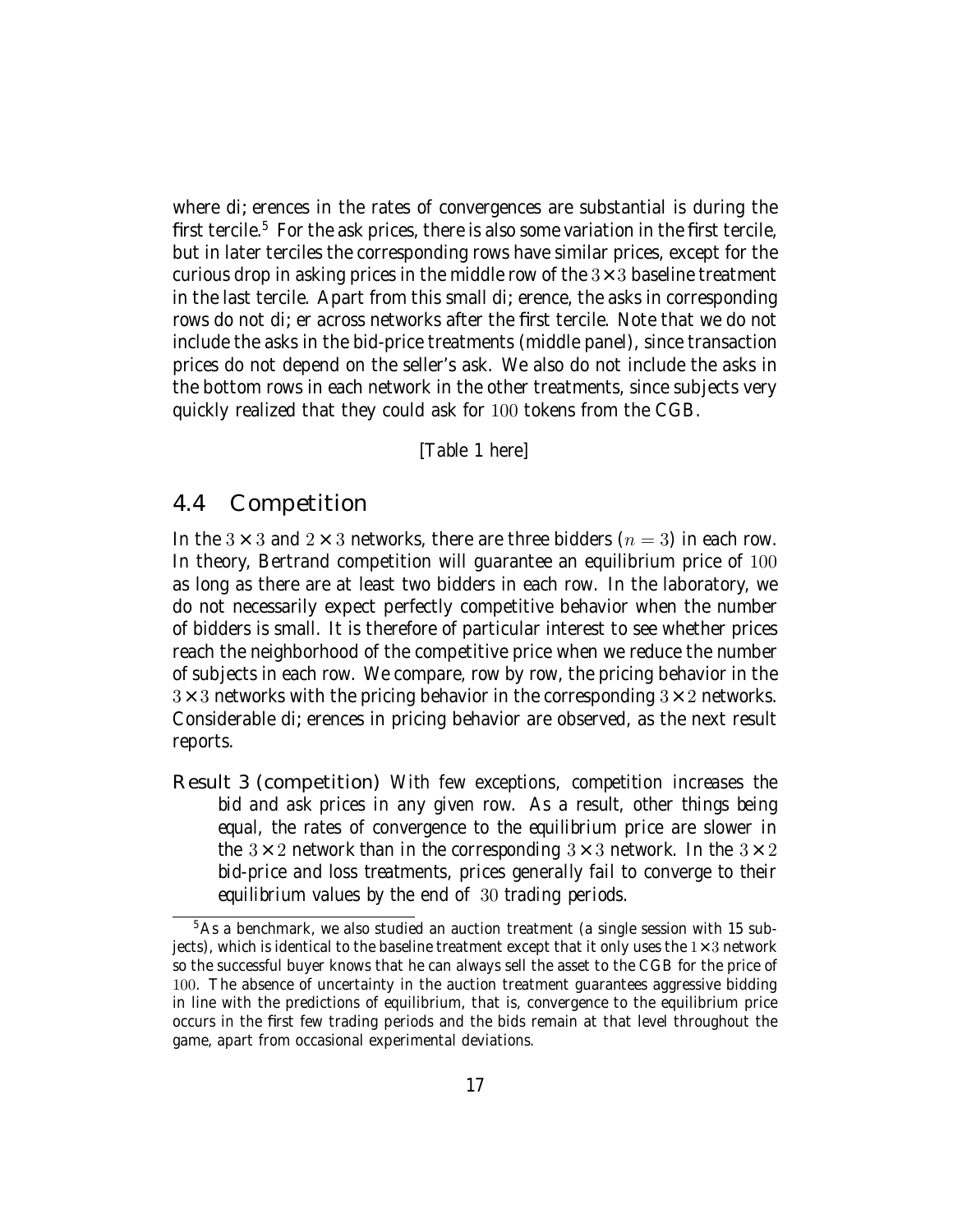Support for Result 3 is also based on the data from Appendix II. In Table 2 below, we compare, row by row, the relevant data from Appendix II on the average winning bids and sellers' asks. We again do not include the asks in the bid-price treatments and in the bottom rows in each network in the baseline and loss treatments. Bid and ask prices show the same time profile when competition is high  $(n = 3)$  as when it is low  $(n = 2)$ , though the levels are di erent and the general pattern is that competition increases the price in any given row, with the exception of the curious drop in the seller's asks in the middle row of the  $3 \times 3$  baseline treatment. We thus conclude that, overall, less competition does make a di erence, especially in the bidprice and loss treatments where behavior do not reach the neighborhood of equilibrium at the end of the experiment when competition is low.

[Table 2 here]

#### 4.5 Spreads

Another interesting feature of the pricing behavior is the spread between adjacent rows of a given network, other things being equal. Again, the critical factor is the uncertainty about resale as measured by the distance from the CGB. Except for the bottom-row buyer, who can resell the asset to the CGB for the price of 100, subjects cannot be sure of the price at which they can resell the asset. This strategic uncertainty tends to depress the bids and asks, and suggests that, in the  $3 \times 3$  and  $3 \times 2$  networks, the transaction prices between the first row seller and the second row buyer will be lower than the transaction prices between the second row seller and the third row buyer. Our next result confirms this conjecture. The evidence is again provided in Appendix II. We present the relevant data from Appendix II in Table 3, which compares the average transaction prices across rows within a given network and tercile. Since the ask of the CGS is fixed at 0 and the bid of the CGB is fixed at 100, we restrict attention to comparing transaction prices between the second and third rows in the  $3 \times 3$  and  $3 \times 2$  networks.

Result 4 (spreads) The average transaction prices in a given network are increasing in the row index for each network and in each tercile, with the exception of the  $3 \times 3$  baseline treatment, where in the third tercile the average transaction price is considerably lower in the bottom row than in the middle row.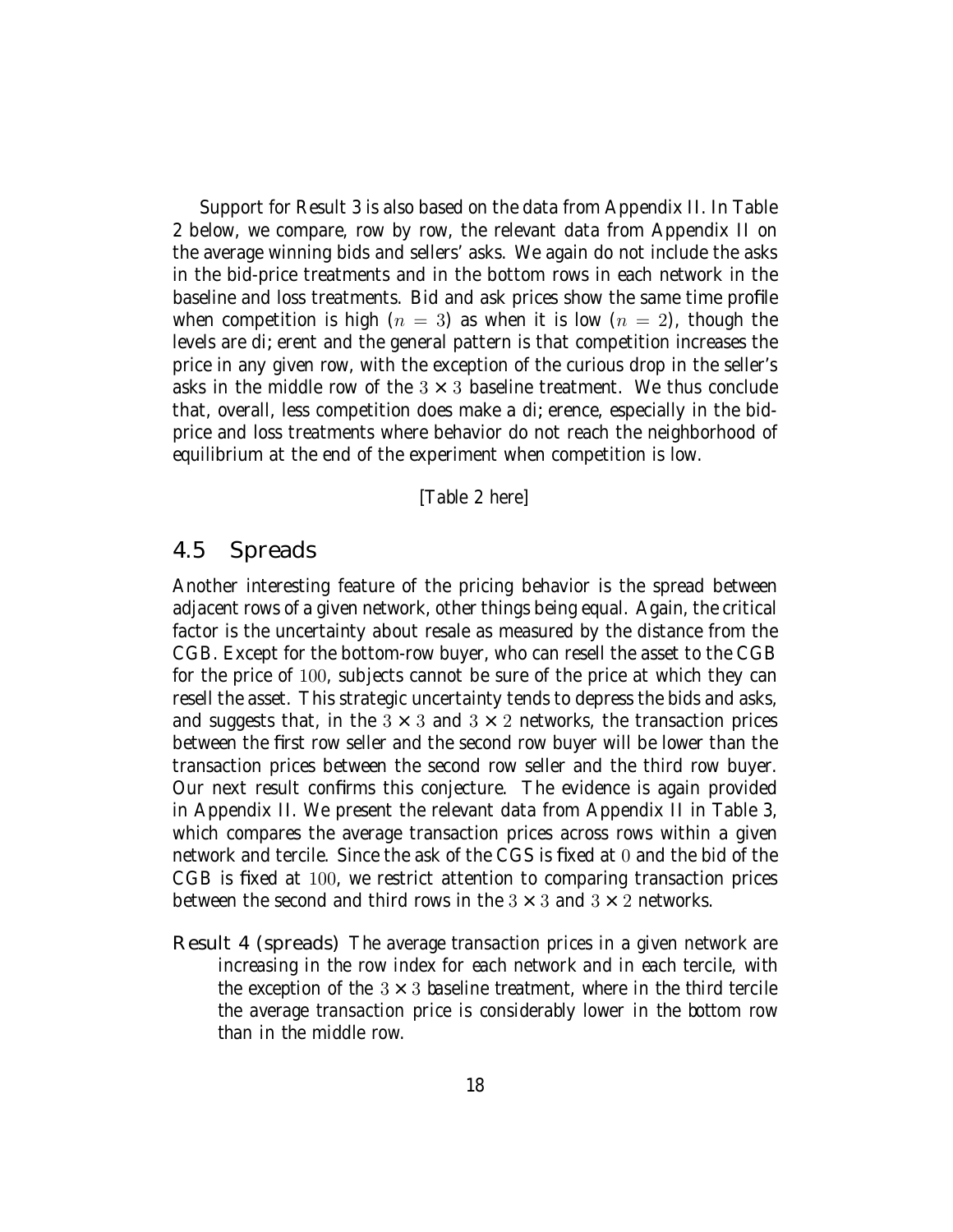[Table 3 here]

### 4.6 Efficiency

E ciency is one of the main concerns in the study of trading in networks. Trade is e cient if and only if the asset reaches the CGB, so that the surplus is realized. Transaction prices a ect the distribution of the surplus but have no impact on e ciency. In this section we assess the e ciency of trade overall and its sensitivity to the various treatments.

Incompleteness of networks is a potentially important market friction. The greater the incompleteness of the network, the more intermediation is required to capture gains from trade and achieve an e cient outcome. Recall that trade between two rows requires that at least one bid is higher than or equal to the seller's ask. Thus, strategic uncertainty (about what other subjects will do) inevitably requires a period of learning and during this period trades may not be completed. Furthermore, even after a considerable amount of trade has occurred, trade may break down if subjects are too aggressive and misjudge the prices that are likely to be bid or asked by their opponents.

The completion rates, that is, the fraction of trades completed within a given network and tercile, are reported in Table 4. As usual, the data are taken from Appendix II above. Recall that the first row is excluded because there is no possibility of incomplete trades in that row.

#### [Table 4 here]

Other things being equal, the level of e ciency is generally highest in the  $2 \times 3$  treatments (where the degree of intermediation is lower than in the  $3 \times 3$  network) and lowest in the  $3 \times 2$  treatments (where the degree of competition is lower than in the  $3\times3$  network). Thus, we conclude that more intermediation or less competition can lower the e ciency of trade. In the  $3 \times 3$  baseline treatment, the level of e ciency increases markedly through the three terciles. It increases through the first two terciles in the  $3 \times 2$ baseline treatment, but is quite high and essentially flat in the  $2 \times 3$  baseline treatment. This suggests that it takes subjects longer to learn to coordinate when there is more intermediation.

Comparing corresponding networks in the baseline and bid-price treatments shows that changing the transaction pricing rule from the average of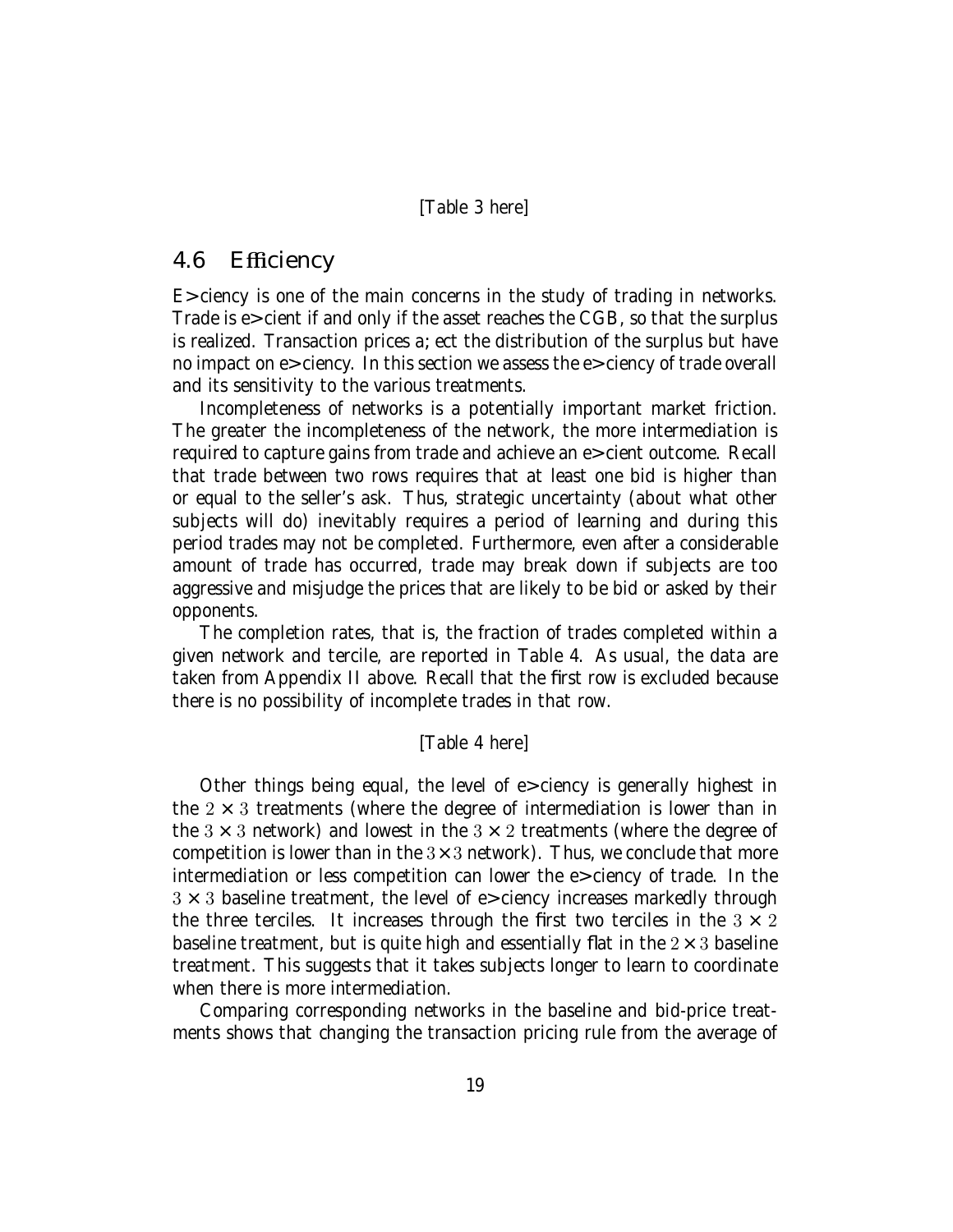the winning bid and ask to the winning bid price reduces e ciency in all networks. In the  $3 \times 2$  bid-price treatment, e ciency increases sharply from the first to the second tercile and increases modestly between the second and third terciles, and in the  $2 \times 3$  bid-price treatment, e ciency is again quite high and essentially flat. The most interesting feature of the bid-price treatments is that e ciency declines sharply from the first to the third tercile in the  $3 \times 3$  network, but it is the aberrant behavior of a few individuals in a single session that accounts for most of this drop in e ciency. The e ect of even a few anomalous subjects can propagate through the network as a change in prices in one part of the network a ects what traders are prepared to bid and ask elsewhere.

In the loss treatments, e ciency is overall lower than in the baseline treatments, as one would expect. Also note that in the  $3 \times 2$  loss treatment, e ciency increases and then decreases, whereas in the  $3 \times 2$  baseline treatment, e ciency is steadily increasing over time. This discussion is summarized in our last result.

**Result 5 (efficiency)** The levels of efficiency appear to be lower when there is more intermediation or less competition. Further, the trading rules are important for efficiency: when the transaction price is equal to the bid price or subjects experience trading losses, the level of efficiency appears to be lower.

# 5 Concluding remarks

In this paper we have examined the robustness of market behavior to changes in network architecture, payo functions, and pricing rules. We restricted our attention to rectangular arrays with symmetric structures. The advantage of this network architecture is that all nodes in a row are essentially the same, allowing us to randomize the assignment of subjects across nodes and networks and to pool the data that we collected. Nevertheless, there are many other network architectures that would be interesting to study, particularly asymmetric networks.

Among the many phenomena that could be studied using this platform, the impact of uncertainty on trade is one of the most interesting. Here we mention three possibilities.

• Random endowments. A trader's endowment places an upper limit on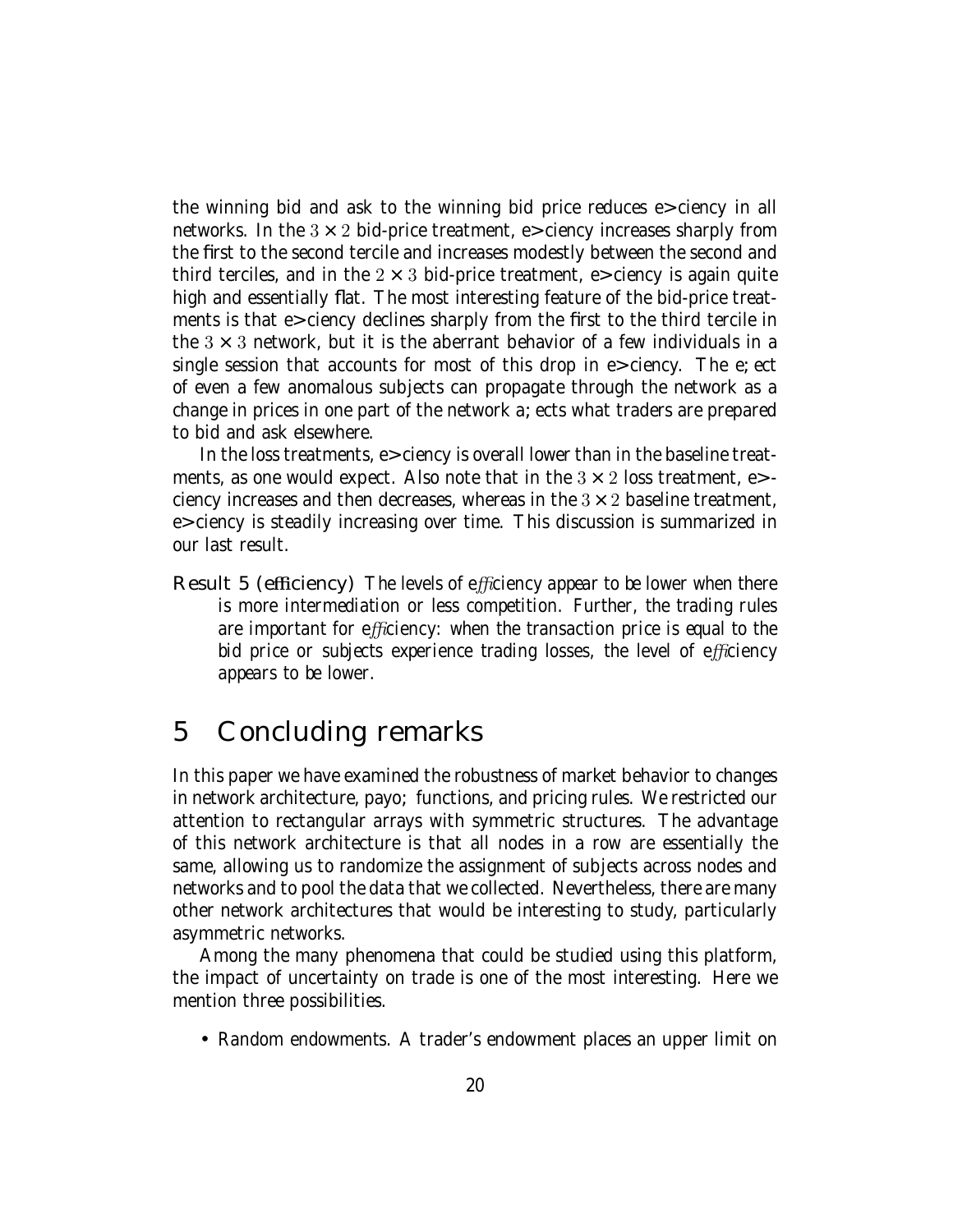what he can bid for an asset and serves as a "liquidity constraint." Random endowments introduce liquidity shocks that will change pricing both directly, by constraining bids, and indirectly by reducing competition for bidders and lowering resale prices for intermediaries.

- Random graphs. Random graphs are intrinsically interesting because they introduce uncertainty about the availability of counterparties to trade with. They also give rise to interesting strategic phenomena. For example, if the number of bidders in an auction is uncertain and with positive probability the number of bidders is one, the only equilibrium involves mixed strategies. Further, the e ects of randomness can propagate through the network.
- Random values. Uncertainty about the values assigned to the asset by the CGS and the CGB introduces uncertainty about the probability of trade and the possibility of learning the value of the asset over time. Our framework can provide insight into how these important phenomena will be a ected by network architectures.

While the small networks we studied are insightful, especially in experimental contexts, the development of the theory depends on properties of networks that can be generalized. In order to determine which factors are important in explaining market behavior, it will be necessary to investigate a large class of networks in the laboratory. Fortunately, our experimental design enables us to do this systematically and e ciently.

## References

- [1] Charness, G., M. Corominas-Bosch and G. Fréchette (2007) "Bargaining and Network Structure: An Experiment." Journal of Economic Theory 136, 28-65.
- [2] Bosch-Domènech, A. and S. Sunder (2000). "Tracking the Invisible Hand: Convergence of Double Auctions to Competitive Equilibrium." Computational Economics 16, 257-284.
- [3] Corominas-Bosch, M. (2004) "Bargaining in a Network of Buyers and Sellers." Journal of Economic Theory 115, 35-77.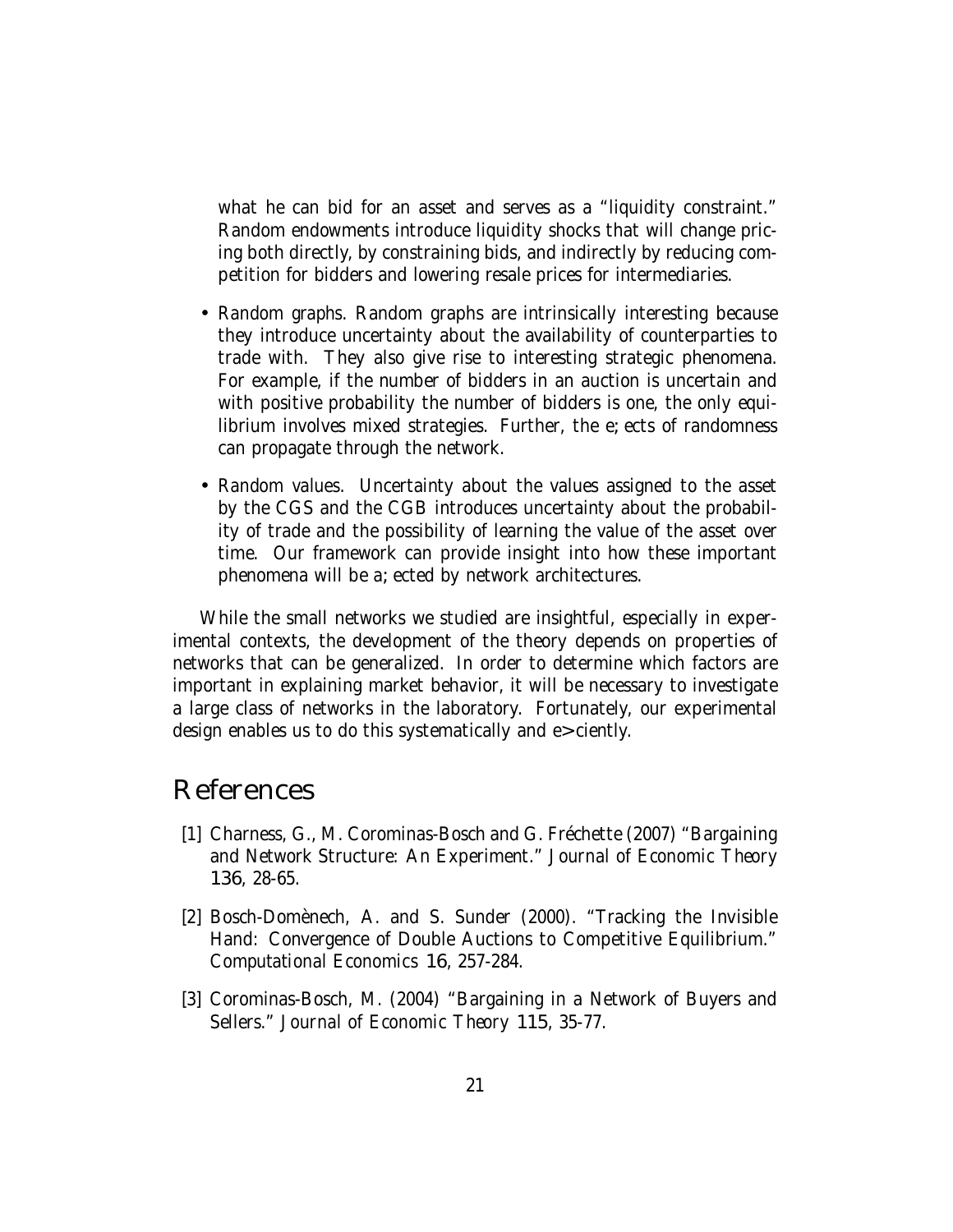- [4] Forsythe, R., T. Palfrey and C. Plott (1982) "Asset Valuation in an Experimental Market." Econometrica 50, 537-567.
- [5] Forsythe, R., T. Palfrey and C. Plott (1984) "Futures Markets and Informational E ciency: A Laboratory Examination." Journal of Finance 39, 955-981.
- [6] Gale, D. and S. Kariv (2007) "Financial Networks." American Economic Review, Papers & Proceedings 97, 99-103.
- [7] Kosfeld, M. (2004) "Economic Networks in the Laboratory: A Survey." Review of Network Economics 3, 20-41.
- [8] Kranton, R. and D. Minehart (2001) "A Theory of Buyer-Seller Networks." American Economic Review 91, 485-508.
- [9] Plott, C. and S. Sunder (1982) "E ciency of Experimental Security Markets with Insider Information: An Application of Rational-Expectations Models." Journal of Political Economy 90, 663-698.
- [10] Plott, C. and S. Sunder (1988) "Rational Expectations and the Aggregation of Diverse Information in Laboratory Security Markets." Econometrica 56, 1085-1118.
- [11] Smith, V. (1962) "An Experimental Study of Competitive Market Behavior." Journal of Political Economy 70, 111-137.
- [12] Smith, V. (1965) "Experimental Auction Markets and the Walrasian Hypothesis." Journal of Political Economy 73, 387-393.
- [13] Sunder, S. (1995) "Experimental Asset Markets: A Survey." in Handbook of Experimental Economics, ed. A. Roth and J. Kagel, Princeton University Press.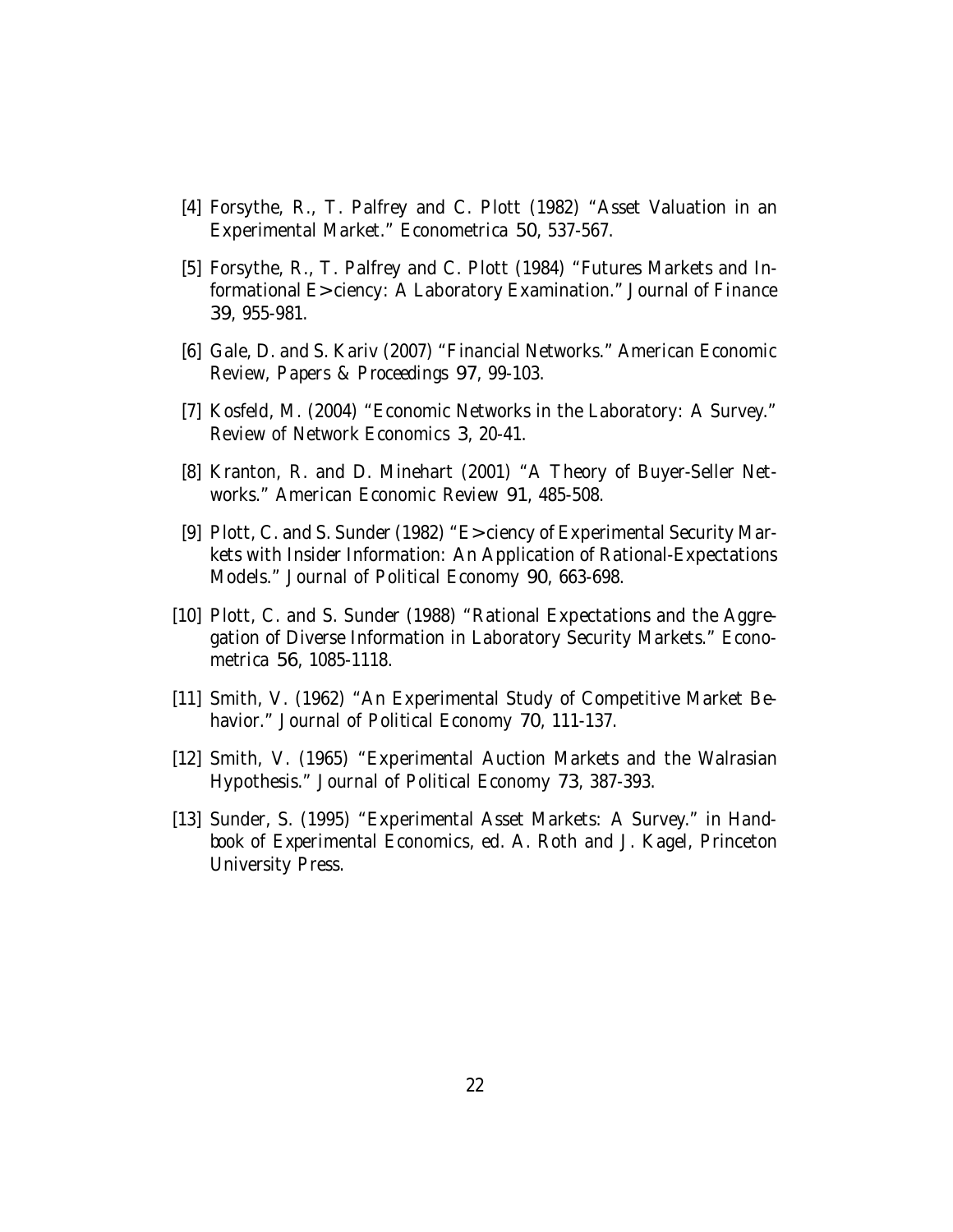#### Table 1: The effect of intermediation (Average winning bids and seller's asks)

| A: Baseline |                                    |                                                 |                    |                 |  |  |  |
|-------------|------------------------------------|-------------------------------------------------|--------------------|-----------------|--|--|--|
|             | $\parallel$ Treatment/ $\parallel$ | Trading periods                                 |                    |                 |  |  |  |
|             | row                                | $1 - 10$                                        | 21-30<br>$11 - 20$ |                 |  |  |  |
|             | $3\times3/3-2\times3/2$            | $97.1 - 90.0$                                   | $99.9 - 99.9$      | $100.0 - 100.0$ |  |  |  |
|             | $3\times3/2-2\times3/1$            | $88.2 - 82.5$                                   | $99.9 - 100.0$     | $100.0 - 100.0$ |  |  |  |
|             | Asks $3\times3/2-2\times3/1$       | $82.8 - 70.7$<br>$91.6 - 87.8$<br>$81.0 - 94.3$ |                    |                 |  |  |  |

| B: Bid-price |                           |               |                 |               |  |  |  |
|--------------|---------------------------|---------------|-----------------|---------------|--|--|--|
|              | Treatment/                |               | Trading periods |               |  |  |  |
|              | row                       | 1-10          | 21-30<br>11-20  |               |  |  |  |
|              | $3\times3/3 - 2\times3/2$ | $66.9 - 95.0$ | $94.9 - 98.7$   | $99.4 - 99.4$ |  |  |  |
| <b>Bids</b>  | $3\times3/2 - 2\times3/1$ | $63.6 - 90.0$ | $92.8 - 98.4$   | $98.4 - 99.4$ |  |  |  |

| C: Loss     |                                  |                                |                 |                |  |  |  |
|-------------|----------------------------------|--------------------------------|-----------------|----------------|--|--|--|
|             | Treatment/                       |                                | Trading periods |                |  |  |  |
|             | row                              | $11 - 20$<br>21-30<br>$1 - 10$ |                 |                |  |  |  |
| <b>Bids</b> | $3\times3/3$ -2 $\times3/2$      | $96.4 - 88.2$                  | $98.1 - 99.0$   | $99.6 - 100.0$ |  |  |  |
|             | $3\times3/2 - 2\times3/1$        | $79.8 - 65.3$                  | $97.1 - 90.2$   | $98.2 - 99.4$  |  |  |  |
|             | Asks $3\times3/2$ -2 $\times3/1$ | $64.8 - 74.0$                  | $95.0 - 93.7$   | $96.1 - 96.9$  |  |  |  |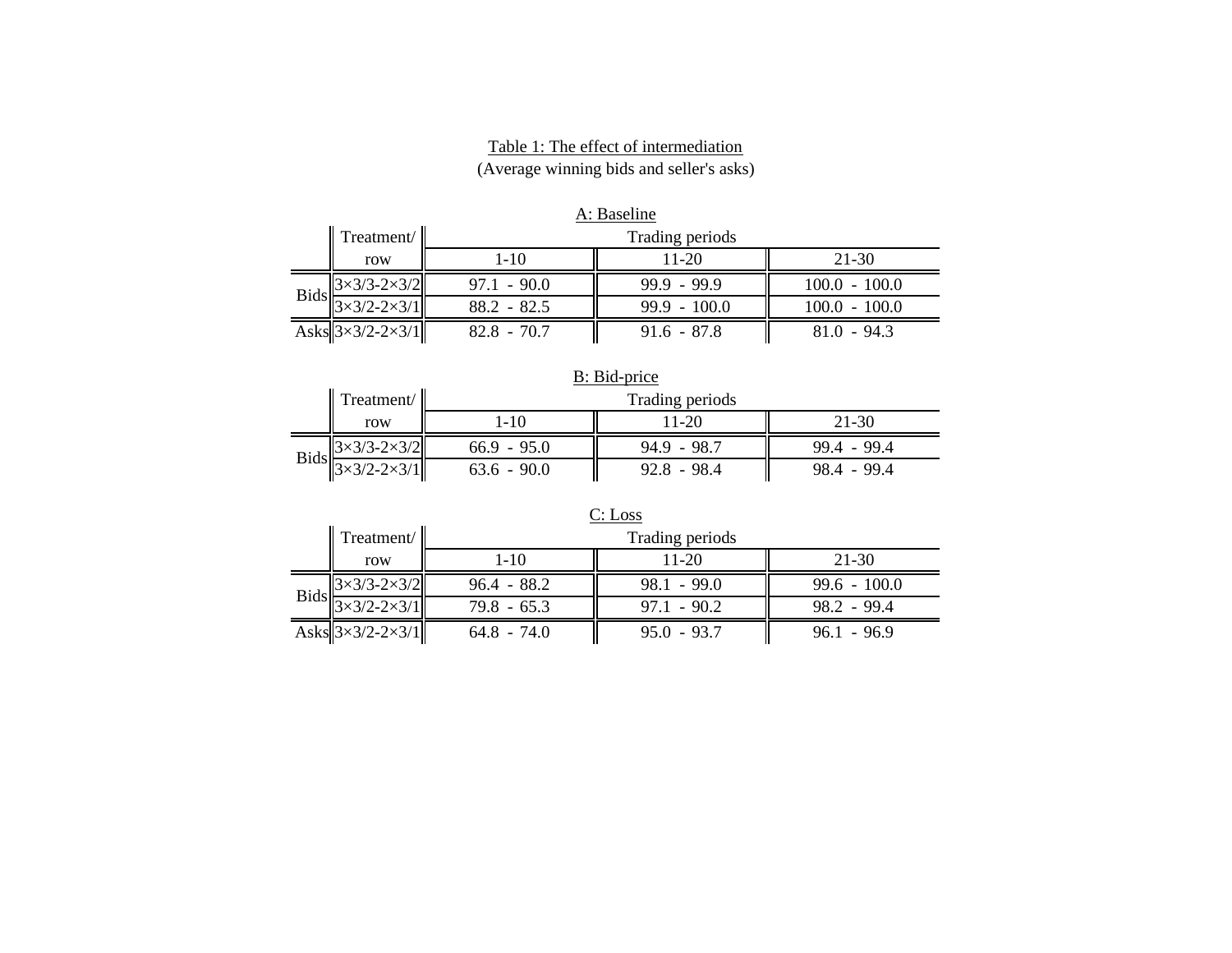| Table 2: The effect of competition       |  |
|------------------------------------------|--|
| (Average winning bids and seller's asks) |  |

| A: Baseline |                                                                        |               |                    |                |  |  |  |  |
|-------------|------------------------------------------------------------------------|---------------|--------------------|----------------|--|--|--|--|
|             | Treatment/                                                             |               | Trading periods    |                |  |  |  |  |
|             | row                                                                    | $1 - 10$      | $11 - 20$<br>21-30 |                |  |  |  |  |
|             | $3 \times 3/1 - 3 \times 2/1$                                          | $77.6 - 36.6$ | $99.9 - 65.0$      | $100.0 - 91.3$ |  |  |  |  |
|             | Bids $3\times3/2$ -2 $\times3/2$                                       | $88.2 - 58.6$ | $99.9 - 78.5$      | $100.0 - 91.4$ |  |  |  |  |
|             | $3\times3/3-3\times2/3$                                                | $97.1 - 84.4$ | $99.9 - 96.6$      | $100.0 - 98.8$ |  |  |  |  |
|             | Asks $\frac{3 \times 3/2 - 3 \times 2/2}{3 \times 3/2 - 2 \times 3/2}$ | $73.9 - 50.3$ | $85.9 - 71.5$      | $95.4 - 87.4$  |  |  |  |  |
|             |                                                                        | $82.8 - 70.9$ | $91.6 - 89.2$      | $81.0 - 96.4$  |  |  |  |  |

| B: Bid-price |                                    |               |                 |               |  |  |  |
|--------------|------------------------------------|---------------|-----------------|---------------|--|--|--|
|              | $\parallel$ Treatment/ $\parallel$ |               | Trading periods |               |  |  |  |
|              | row                                | $1-10$        | 21-30<br>11-20  |               |  |  |  |
|              | $3 \times 3/1 - 3 \times 2/1$      | $51.0 - 39.9$ | $84.8 - 58.9$   | $95.4 - 70.2$ |  |  |  |
|              | Bids $3\times3/2$ -2 $\times3/2$   | $63.6 - 65.0$ | $92.8 - 77.4$   | $98.4 - 85.1$ |  |  |  |
|              | $3\times3/3 - 3\times2/3$          | $66.9 - 79.1$ | $94.9 - 86.6$   | $99.4 - 91.4$ |  |  |  |

| C: Loss |                                    |               |                      |               |  |  |  |  |
|---------|------------------------------------|---------------|----------------------|---------------|--|--|--|--|
|         | Treatment/                         |               | Trading periods      |               |  |  |  |  |
|         | row                                | $1 - 10$      | $11-20$<br>$21 - 30$ |               |  |  |  |  |
|         | $3 \times 3/1 - 3 \times 2/1$      | $65.0 - 28.6$ | $92.1 - 35.6$        | $94.0 - 49.8$ |  |  |  |  |
|         | Bids $3 \times 3/2 - 2 \times 3/2$ | $79.8 - 53.3$ | $97.1 - 62.2$        | $98.2 - 69.8$ |  |  |  |  |
|         | $3\times3/3 - 3\times2/3$          | $96.4 - 70.0$ | $98.1 - 73.9$        | $99.6 - 80.0$ |  |  |  |  |
|         | Asks $3 \times 3/2 - 3 \times 2/2$ | $53.2 - 43.7$ | $83.0 - 53.1$        | $87.4 - 60.8$ |  |  |  |  |
|         | $13\times3/2 - 2\times3/2$         | $79.4 - 64.8$ | $95.0 - 69.0$        | $96.1 - 75.7$ |  |  |  |  |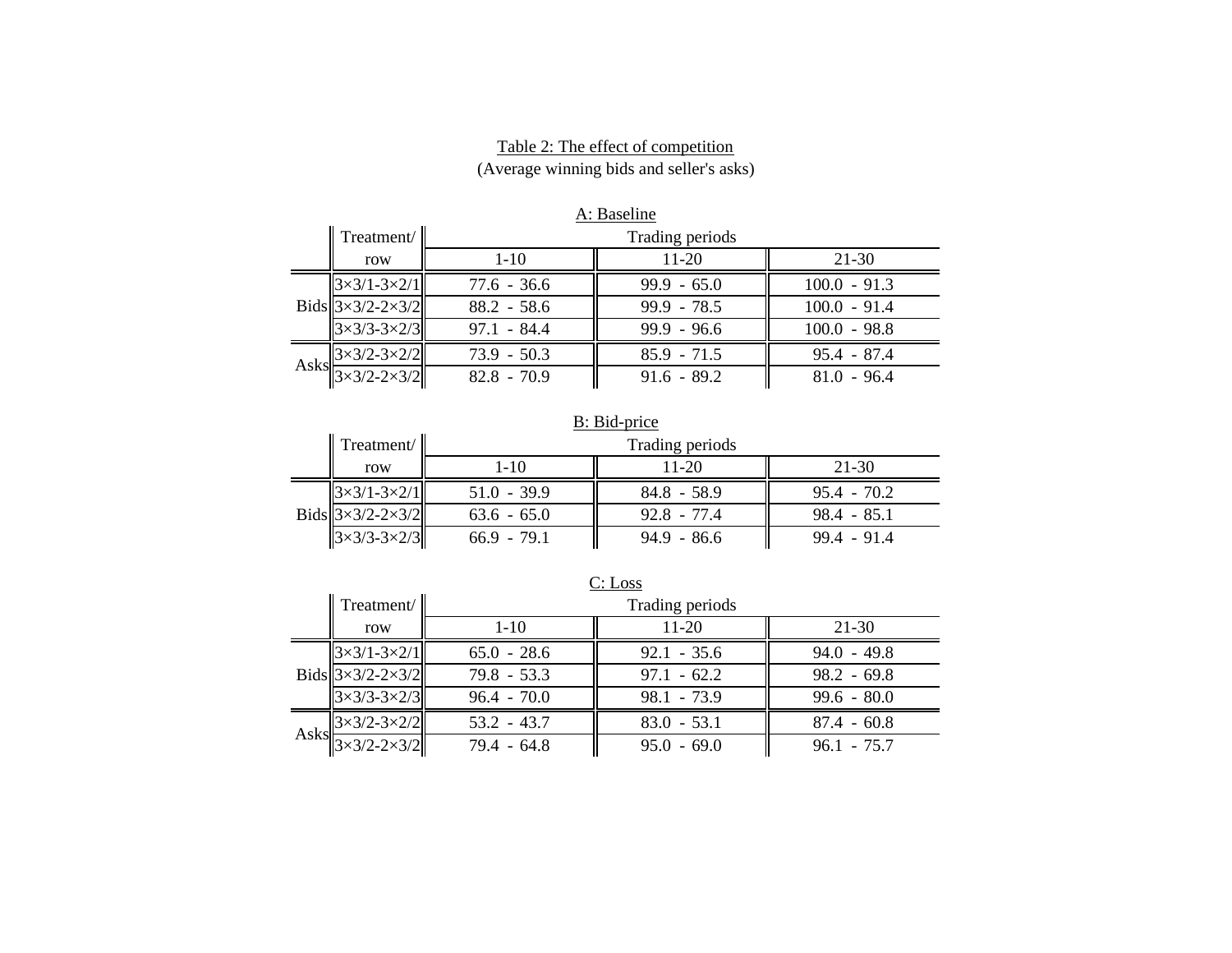# Table 3: Price spreads

(Average transaction prices)

| A: Baseline                   |               |                                |               |  |  |  |  |
|-------------------------------|---------------|--------------------------------|---------------|--|--|--|--|
| Treatment/                    |               | Trading periods                |               |  |  |  |  |
| row                           | 1-10          | $21 - 30$<br>$11 - 20$         |               |  |  |  |  |
| $3\times3/2 - 3\times3/3$     | $81.0 - 88.6$ | $92.9 - 95.3$                  | $97.7 - 90.2$ |  |  |  |  |
| $3 \times 2/2 - 3 \times 2/3$ | 54.4 - 77.6   | $75.0 - 92.7$<br>$89.4 - 97.5$ |               |  |  |  |  |

| B: Bid-price                  |               |                              |  |  |  |  |
|-------------------------------|---------------|------------------------------|--|--|--|--|
| Treatment/                    |               | Trading periods              |  |  |  |  |
| row                           | 1-10          | 21-30<br>$11 - 20$           |  |  |  |  |
| $3\times3/2 - 3\times3/3$     | $63.1 - 66.7$ | $91.8 - 93.5$                |  |  |  |  |
| $3 \times 2/2 - 3 \times 2/3$ | $65.0 - 79.1$ | 77.4 - 86.6<br>$85.1 - 91.4$ |  |  |  |  |

| C: Loss                       |               |                        |               |  |  |  |  |
|-------------------------------|---------------|------------------------|---------------|--|--|--|--|
| Treatment/                    |               | Trading periods        |               |  |  |  |  |
| row                           | $1 - 10$      | $11 - 20$<br>$21 - 30$ |               |  |  |  |  |
| $3\times3/2 - 3\times3/3$     | $66.5 - 87.6$ | $90.1 - 96.4$          | $92.8 - 97.9$ |  |  |  |  |
| $3 \times 2/2 - 3 \times 2/3$ | $48.5 - 66.5$ | $57.6 - 71.0$          | $65.3 - 76.5$ |  |  |  |  |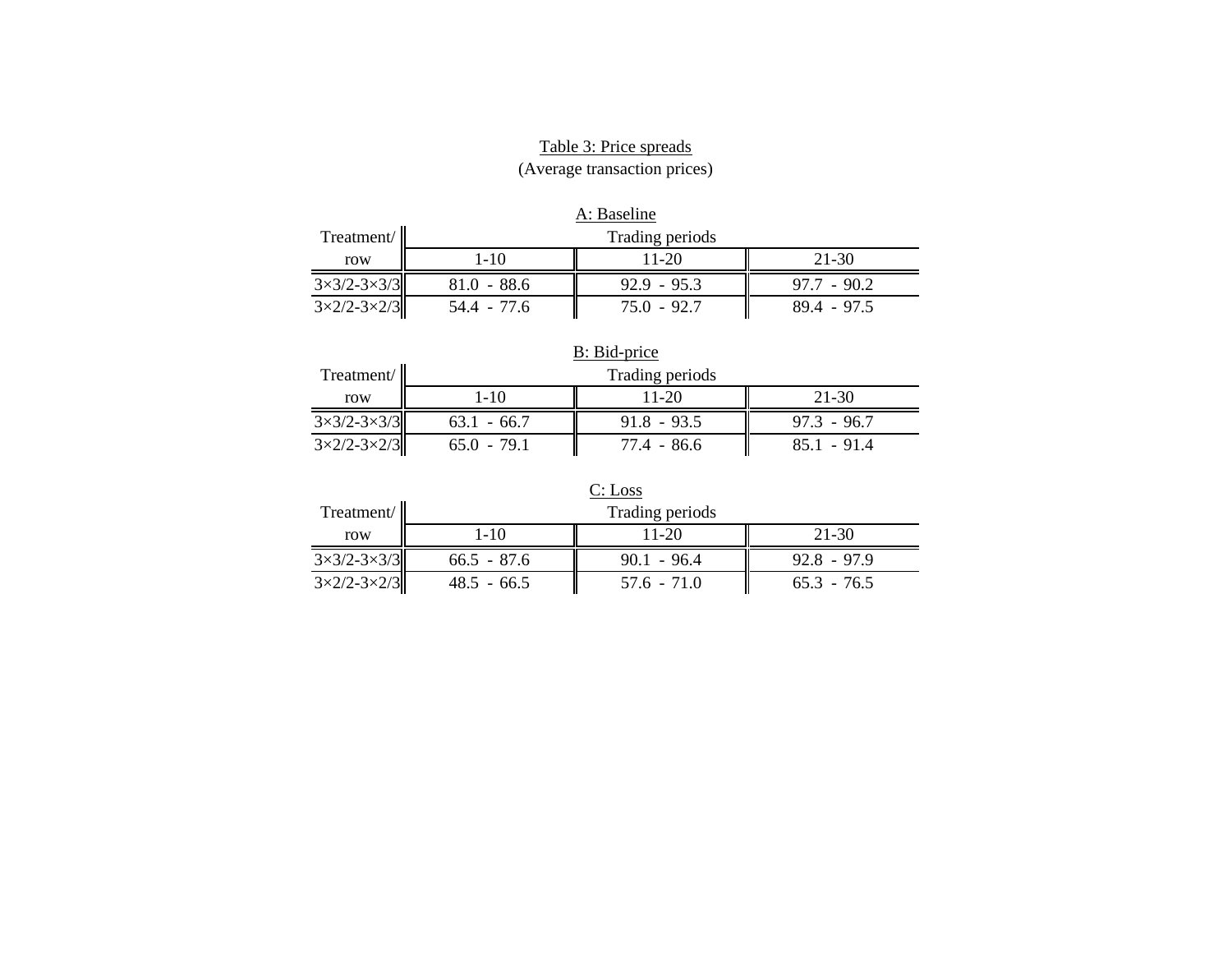## Table 4: The efficiency of trade

(by treatment and tercile)

|             |            | Trading periods |       |       |
|-------------|------------|-----------------|-------|-------|
|             | Treatment  | $1-10$          | 11-20 | 21-30 |
|             | $3\times3$ | 0.72            | 0.88  | 0.97  |
| Baseline    | $3\times2$ | 0.67            | 0.87  | 0.88  |
|             | $2\times3$ | 0.93            | 0.99  | 0.96  |
| Bid-price   | $3\times3$ | 0.67            | 0.58  | 0.48  |
|             | $3\times2$ | 0.55            | 0.75  | 0.78  |
|             | $2\times3$ | 0.90            | 0.87  | 0.85  |
|             | $3\times3$ | 0.72            | 0.82  | 0.87  |
| <b>LOSS</b> | $3\times2$ | 0.64            | 0.78  | 0.70  |
|             | $2\times3$ | 0.92            | 0.98  | 0.94  |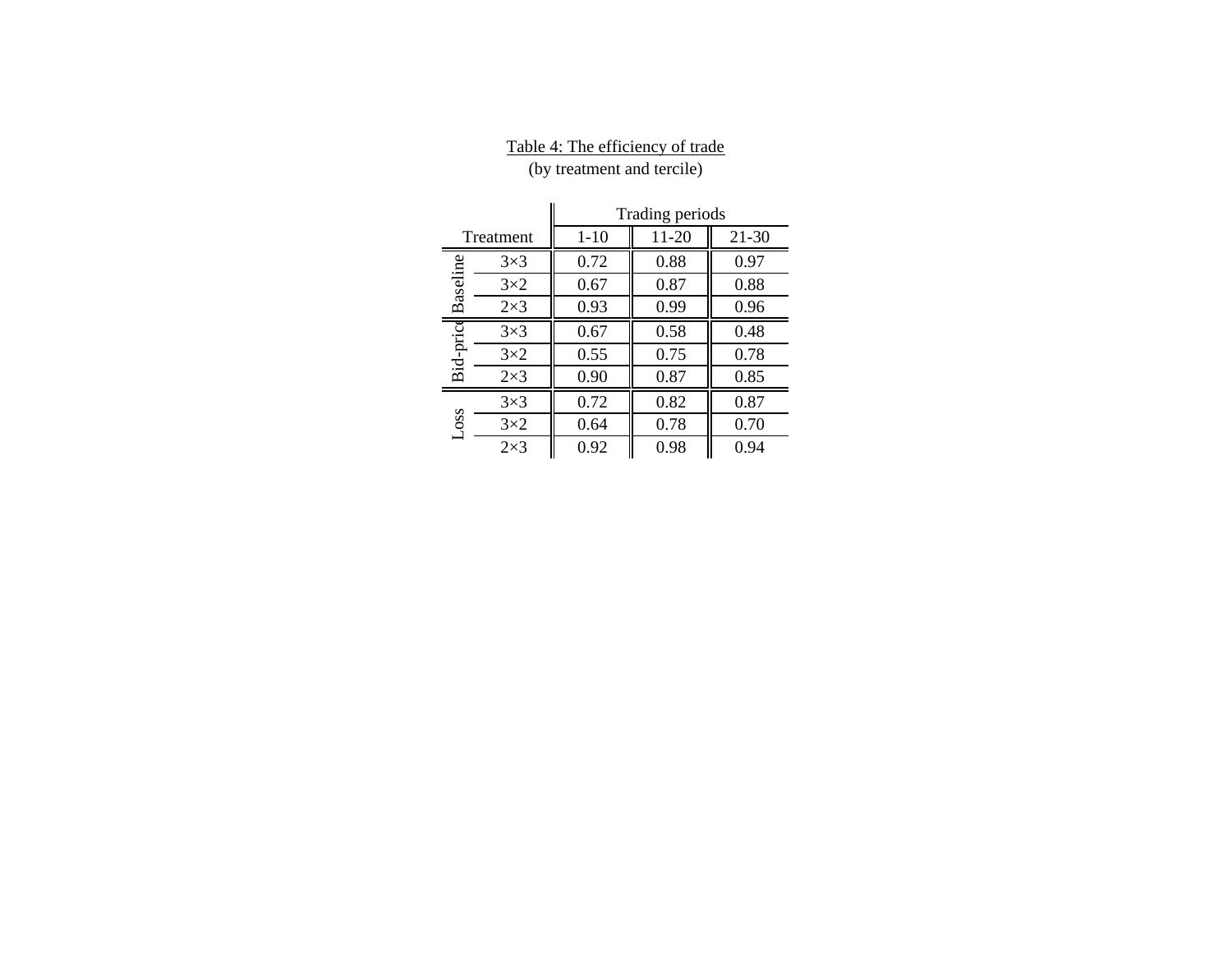# Figure 1: The 3×3 network

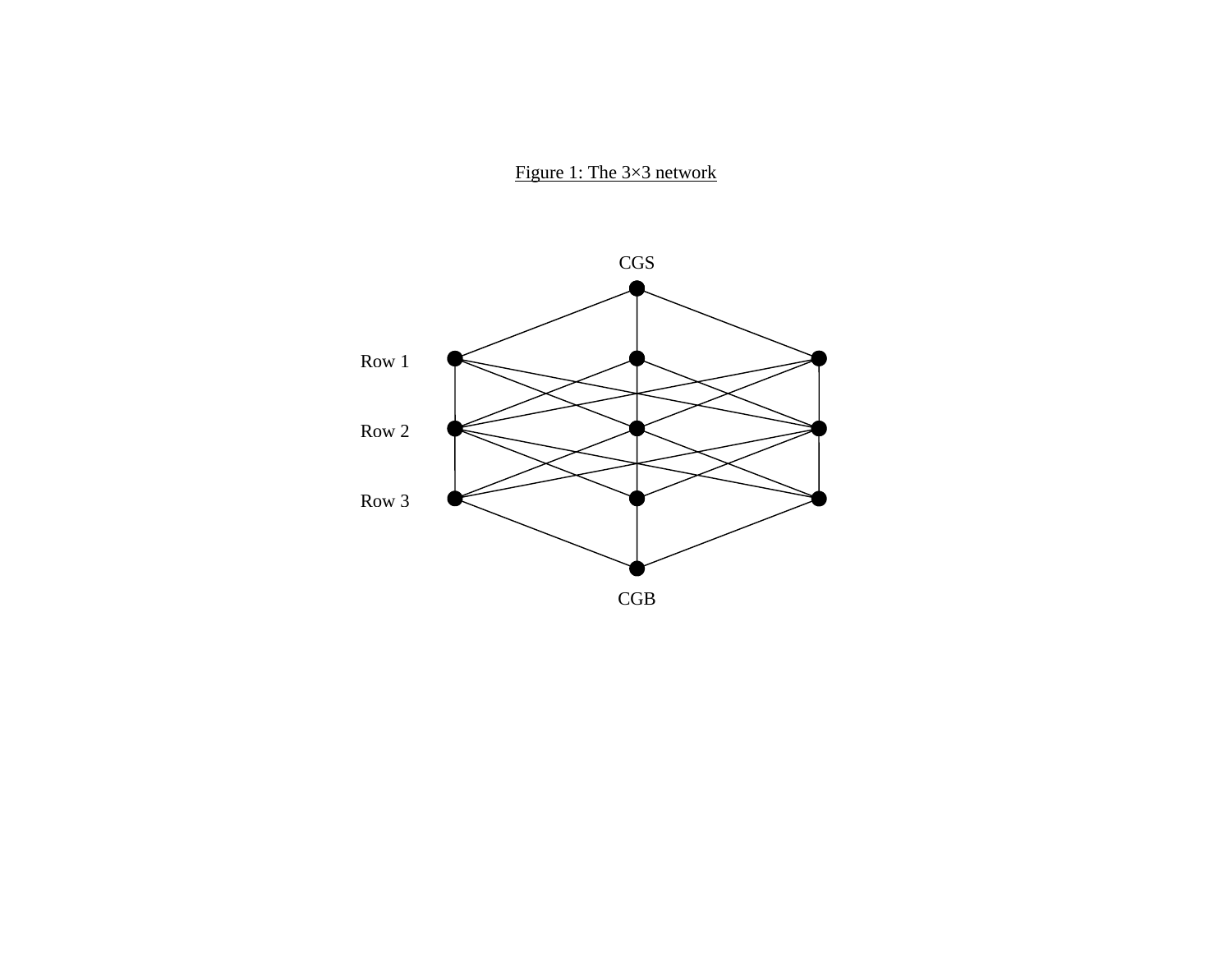#### Figure 2: The experimental design